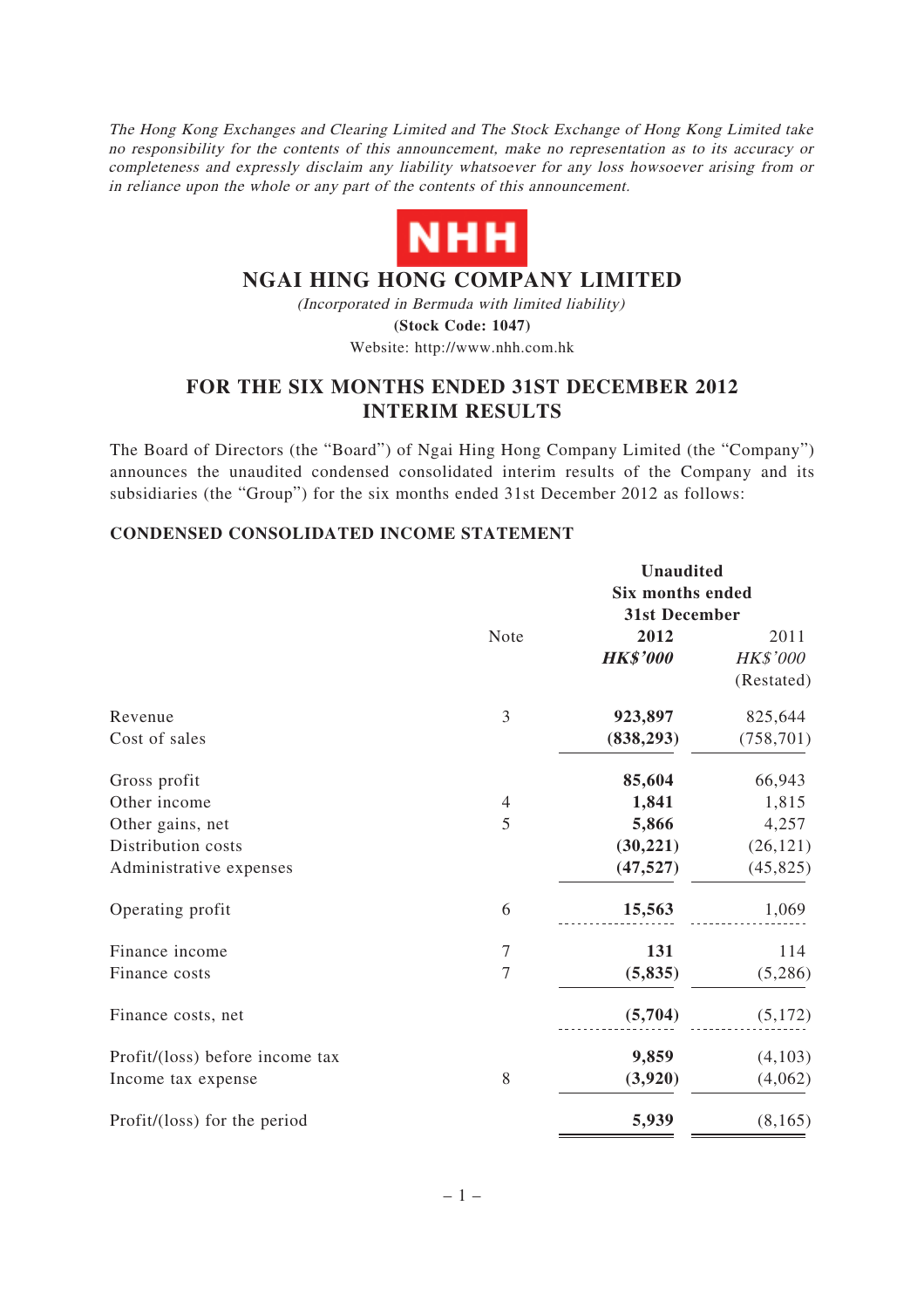|                                             |      | <b>Unaudited</b> |                 |  |
|---------------------------------------------|------|------------------|-----------------|--|
|                                             |      | Six months ended |                 |  |
|                                             |      | 31st December    |                 |  |
|                                             | Note | 2012             | 2011            |  |
|                                             |      | <b>HK\$'000</b>  | <b>HK\$'000</b> |  |
|                                             |      |                  | (Restated)      |  |
| Attributable to:                            |      |                  |                 |  |
| Equity holders of the Company               |      | 4,594            | (8,974)         |  |
| Non-controlling interests                   |      | 1,345            | 809             |  |
|                                             |      | 5,939            | (8,165)         |  |
| Earnings/(loss) per share for profit/(loss) |      |                  |                 |  |
| attributable to the equity holders of       |      |                  |                 |  |
| the Company during the period               |      |                  |                 |  |
| (expressed in HK cent per share)            |      |                  |                 |  |
| $-$ Basic                                   | 10   | 1.24             | (2.43)          |  |
| - Diluted                                   | 10   | 1.24             | (2.43)          |  |

Details of dividends payable to equity holders of the Company attributable to profit/(loss) for the period are set out in Note 9.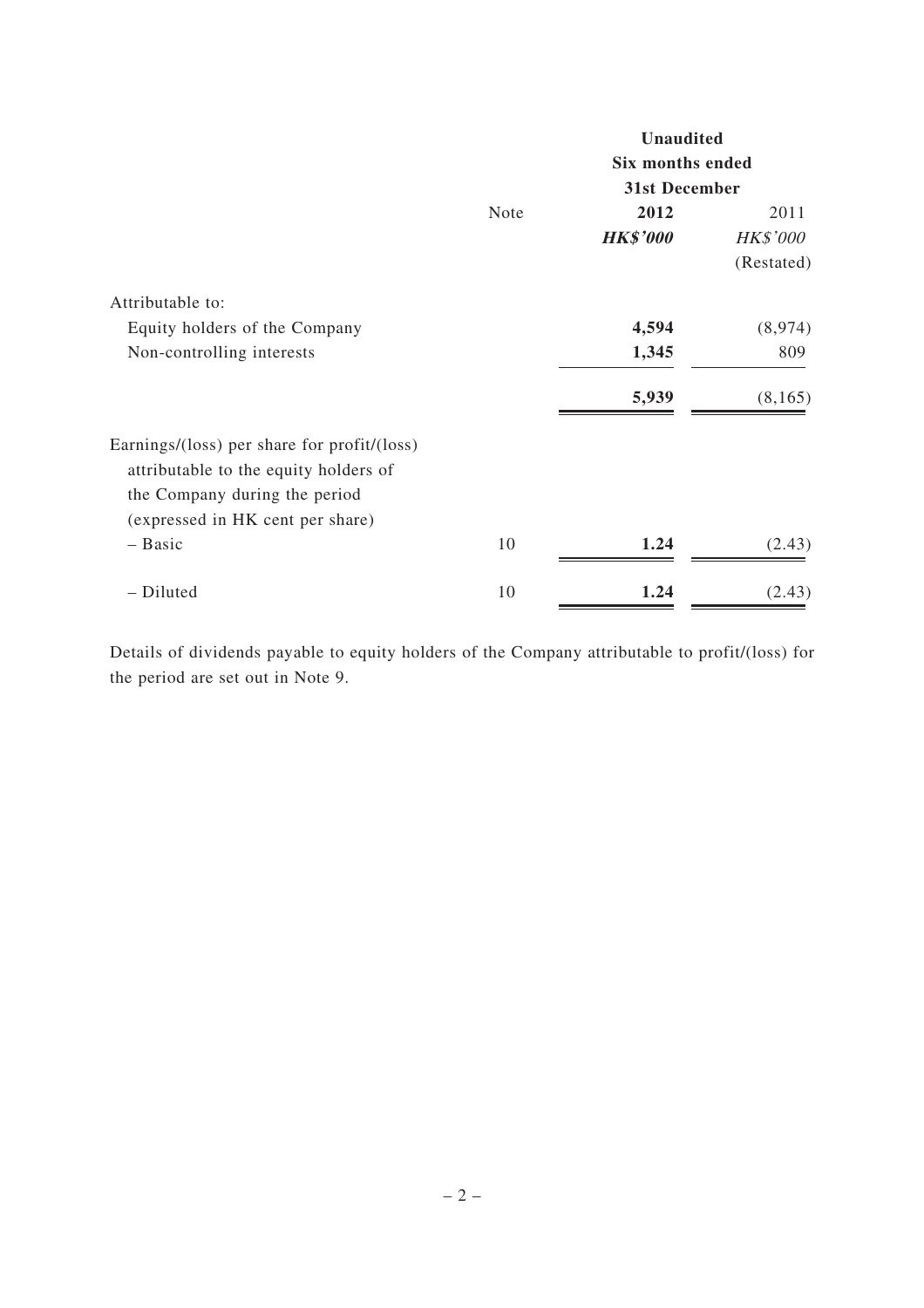# **CONDENSED CONSOLIDATED STATEMENT OF COMPREHENSIVE INCOME**

|                                                      | <b>Unaudited</b>        |                 |  |
|------------------------------------------------------|-------------------------|-----------------|--|
|                                                      | <b>Six months ended</b> |                 |  |
|                                                      | 31st December           |                 |  |
|                                                      | 2012                    | 2011            |  |
|                                                      | <b>HK\$'000</b>         | <b>HK\$'000</b> |  |
|                                                      |                         | (Restated)      |  |
| Profit/(loss) for the period                         | 5,939                   | (8,165)         |  |
| Other comprehensive income:                          |                         |                 |  |
| Revaluation gain of property, plant and equipment on |                         |                 |  |
| transfer to investment properties, net of tax        | 1,893                   |                 |  |
| Currency translation differences                     |                         | 7,079           |  |
| Other comprehensive income for the period            | 1,893                   | 7,079           |  |
| Total comprehensive income/(loss) for the period     | 7,832                   | (1,086)         |  |
| Total comprehensive income/(loss) attributable to:   |                         |                 |  |
| Equity holders of the Company                        | 6,487                   | (2,385)         |  |
| Non-controlling interests                            | 1,345                   | 1,299           |  |
|                                                      | 7,832                   | (1,086)         |  |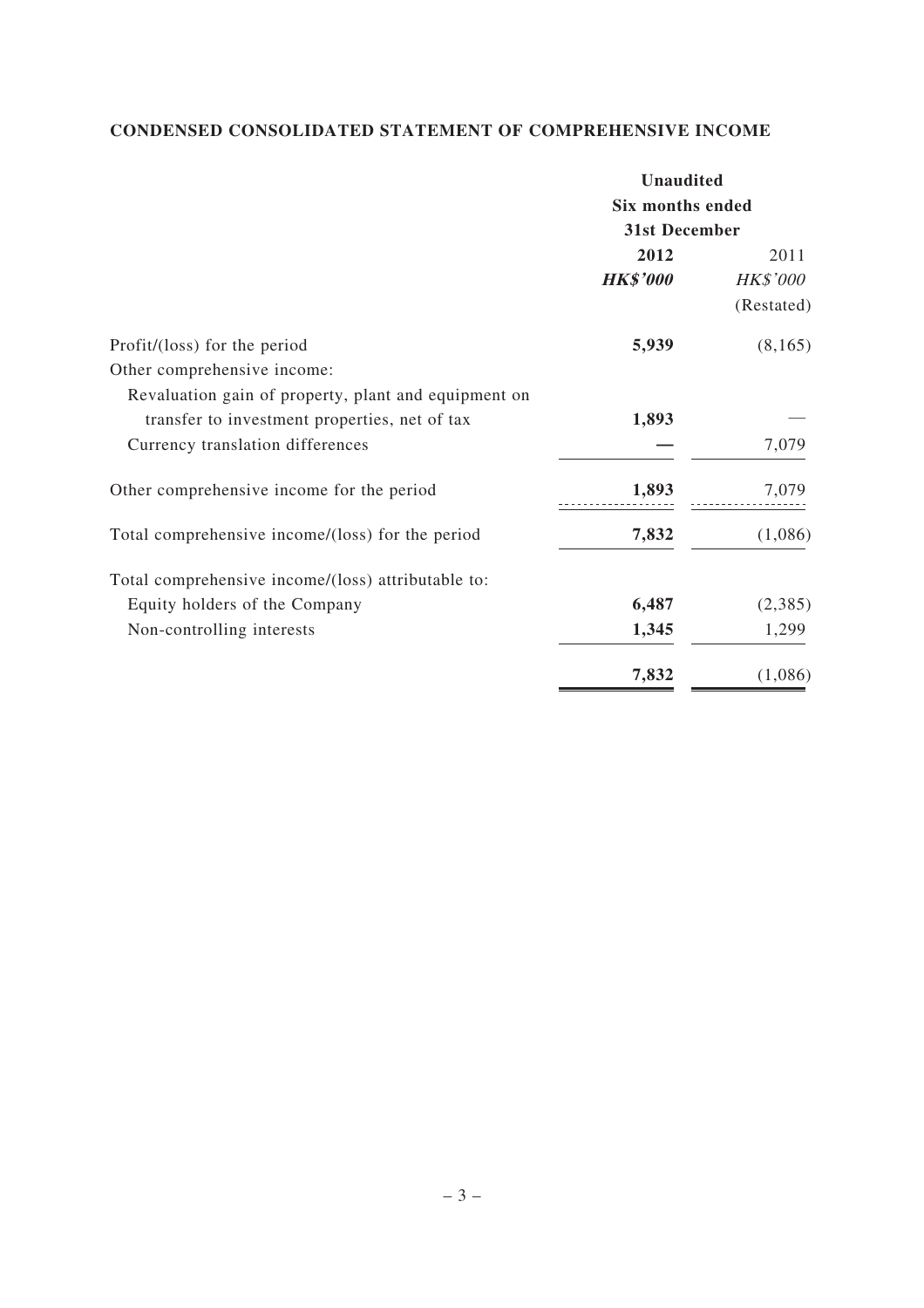# **CONDENSED CONSOLIDATED BALANCE SHEET**

|                                             |      | <b>Unaudited</b>     | Audited   |
|---------------------------------------------|------|----------------------|-----------|
|                                             |      | <b>31st December</b> | 30th June |
|                                             | Note | 2012                 | 2012      |
|                                             |      | <b>HK\$'000</b>      | HK\$'000  |
| <b>ASSETS</b>                               |      |                      |           |
| Non-current assets                          |      |                      |           |
| Property, plant and equipment               |      | 139,027              | 141,235   |
| Leasehold land and land use rights          |      | 15,315               | 15,547    |
| Investment properties                       |      | 57,475               | 53,775    |
| Available-for-sale financial asset          |      | 1,317                | 1,317     |
| Deferred tax assets                         |      | 5,587                | 5,428     |
| Deposits for acquisition of properties      |      | 8,827                | 8,827     |
| Prepayment for property, plant and          |      |                      |           |
| equipment and renovation costs              |      | 10,928               | 4,741     |
|                                             |      | 238,476              | 230,870   |
| Current assets                              |      |                      |           |
| Inventories                                 |      | 272,876              | 281,501   |
| Trade and bills receivables                 | 11   | 297,083              | 280,928   |
| Other receivables, prepayments and deposits |      | 28,142               | 17,326    |
| Tax recoverable                             |      | 164                  | 524       |
| Derivative financial instruments            |      | 696                  | 233       |
| Cash and bank balances                      |      | 96,448               | 93,349    |
|                                             |      | 695,409              | 673,861   |
| Total assets                                |      | 933,885              | 904,731   |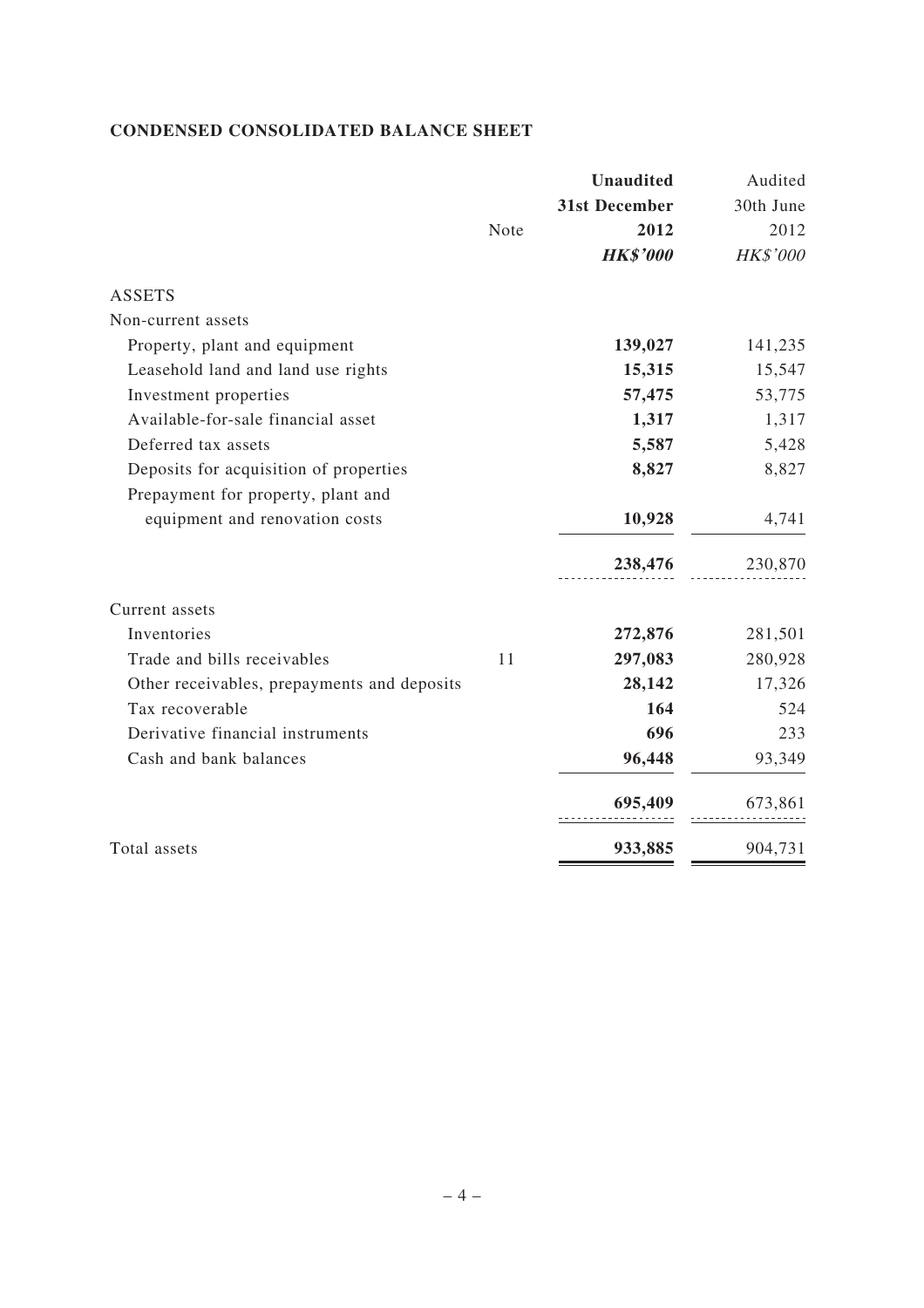|                                          |      | <b>Unaudited</b> | Audited   |
|------------------------------------------|------|------------------|-----------|
|                                          |      | 31st December    | 30th June |
|                                          | Note | 2012             | 2012      |
|                                          |      | <b>HK\$'000</b>  | HK\$'000  |
| <b>EQUITY</b>                            |      |                  |           |
| Capital and reserves attributable to the |      |                  |           |
| Company's equity holders                 |      |                  |           |
| Share capital                            |      | 36,920           | 36,920    |
| Share premium                            |      | 62,466           | 62,466    |
| Other reserves                           |      | 73,307           | 71,414    |
| Retained earnings                        |      | 280,962          | 276,368   |
|                                          |      | 453,655          | 447,168   |
| Non-controlling interests                |      | 23,720           | 23,613    |
| Total equity                             |      | 477,375          | 470,781   |
| <b>LIABILITIES</b>                       |      |                  |           |
| Non-current liabilities                  |      |                  |           |
| Deferred tax liabilities                 |      | 4,682            | 5,400     |
| <b>Current liabilities</b>               |      |                  |           |
| Trade payables                           | 12   | 97,243           | 111,032   |
| Other payables, deposits received        |      |                  |           |
| and accruals                             |      | 26,135           | 15,046    |
| Bank borrowings                          |      | 319,784          | 294,367   |
| Derivative financial instruments         |      | 1,440            | 2,730     |
| Tax payable                              |      | 7,226            | 5,375     |
|                                          |      | 451,828          | 428,550   |
| Total liabilities                        |      | 456,510          | 433,950   |
| Total equity and liabilities             |      | 933,885          | 904,731   |
| Net current assets                       |      | 243,581          | 245,311   |
| Total assets less current liabilities    |      | 482,057          | 476,181   |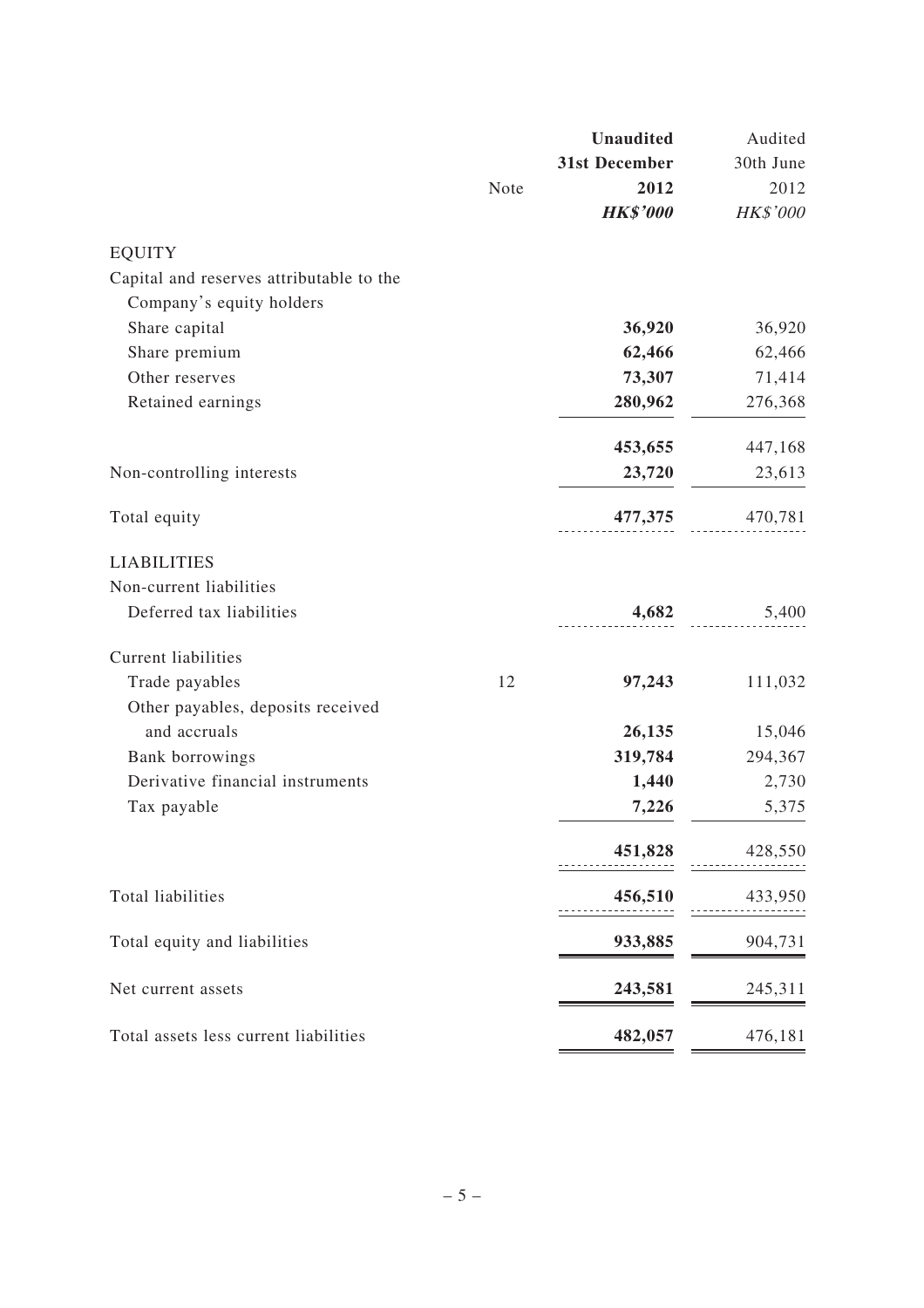#### Notes

#### **1 Basis of preparation**

 The condensed consolidated interim financial information for the six months ended 31st December 2012 has been prepared in accordance with Hong Kong Accounting Standard ("HKAS") 34 "Interim Financial Reporting". The condensed consolidated interim financial information should be read in conjunction with the annual financial statements for the year ended 30th June 2012, which have been prepared in accordance with Hong Kong Financial Reporting Standards ("HKFRS").

 The preparation of interim financial information requires management to make judgements, estimates and assumptions that affect the application of accounting policies and the reported amounts of assets and liabilities, income and expense. Actual results may differ from these estimates.

 In preparing the condensed consolidated interim financial information, the significant judgements made by management in applying the Group's accounting policies and the key sources of estimation uncertainty were the same as those that applied to the annual financial statements for the year ended 30th June 2012, with the exception of changes in estimates that are required in determining the provision for income taxes.

### **2 Accounting policies**

 Except as described below, the accounting policies used in the preparation of the condensed consolidated interim financial information are consistent with those of the annual financial statements for the year ended 30th June 2012, as described in those annual financial statements.

 Taxes on income in the interim periods are accrued using the tax rate that would be applicable to expected total annual earnings.

#### **(a) Effect of adopting amendments to standards and interpretations**

(i) In December 2010, the Hong Kong Institute of Certified Public Accountants ("HKICPA") amended HKAS 12, "Income Taxes", to introduce an exception to the principle for the measurement of deferred tax assets or liabilities arising on an investment property measured at fair value. It introduced a rebuttable presumption that an investment property measured at fair value is recovered entirely through sale. This presumption is rebutted if the investment property is depreciable and is held by within a business model whose objective is to consume substantially all of the economic benefits embodied in the investment property over time, rather than through sale.

 Prior to the amendment, deferred taxation on investment properties at fair value is measured to reflect the tax consequences of recovering the carrying amounts of investment properties through use. The Group has reassessed the business models of the Group's investment properties located in Hong Kong and the People's Republic of China (the "PRC") individually. The carrying values of investment properties held by the Group are expected to be recovered through sales.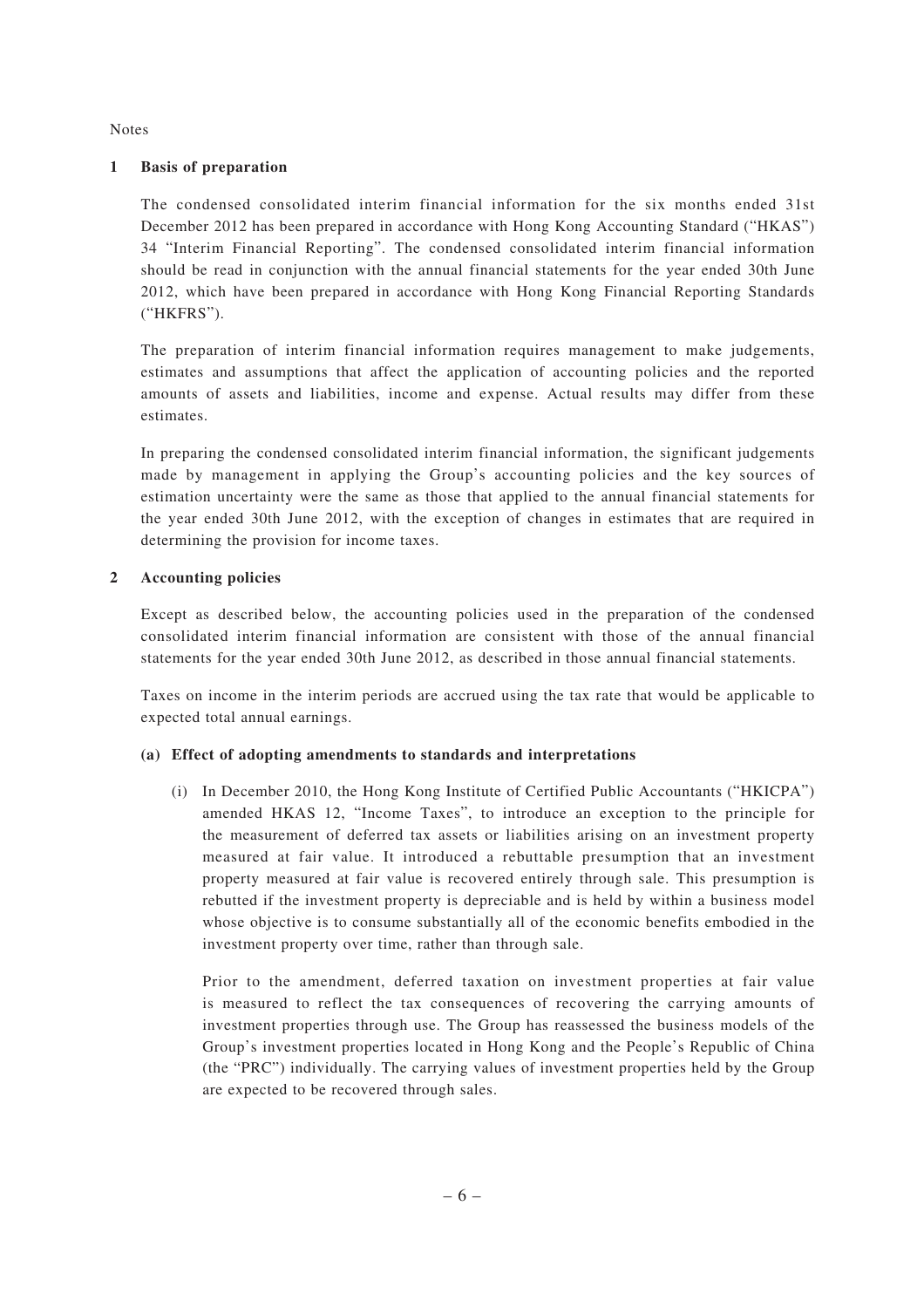The amendment is applicable retrospectively to annual periods beginning on or after 1st January 2012. During the second half of the financial year ended 30th June 2012, the Group has early adopted this amendment retrospectively for the financial year ended 30th June 2012. As such, the Group's condensed consolidated interim information for the six months ended 31st December 2011 had not taken into account of this change, and accordingly, the comparative figures for the period ended 31st December 2012 have been restated to reflect the change in accounting policy, as summarised below.

The effect of the adoption of HKAS 12 (Amendment) is as follows:

### **Effect on consolidated income statement**

|                                                                 | For the<br>period ended<br>31st December<br>2011<br><b>HK\$'000</b> |
|-----------------------------------------------------------------|---------------------------------------------------------------------|
| Decrease in income tax expenses                                 | 65                                                                  |
| Decrease in loss attributable to equity holders of the Company  | 65                                                                  |
| Decrease in basic loss per share for the loss attributable to   |                                                                     |
| equity holders of the Company (expressed in HK cent per share)  | (0.02)                                                              |
| Decrease in diluted loss per share for the loss attributable to |                                                                     |
| equity holders of the Company (expressed in HK cent per share)  | (0.02)                                                              |

(ii) The following amendment to standard is also mandatory for the Group's financial year beginning 1st July 2012. The adoption of this amendment to standard does not have any significant impact to the results and financial position of the Group.

HKAS 1 (Amendment) Presentation of Items of Other Comprehensive Income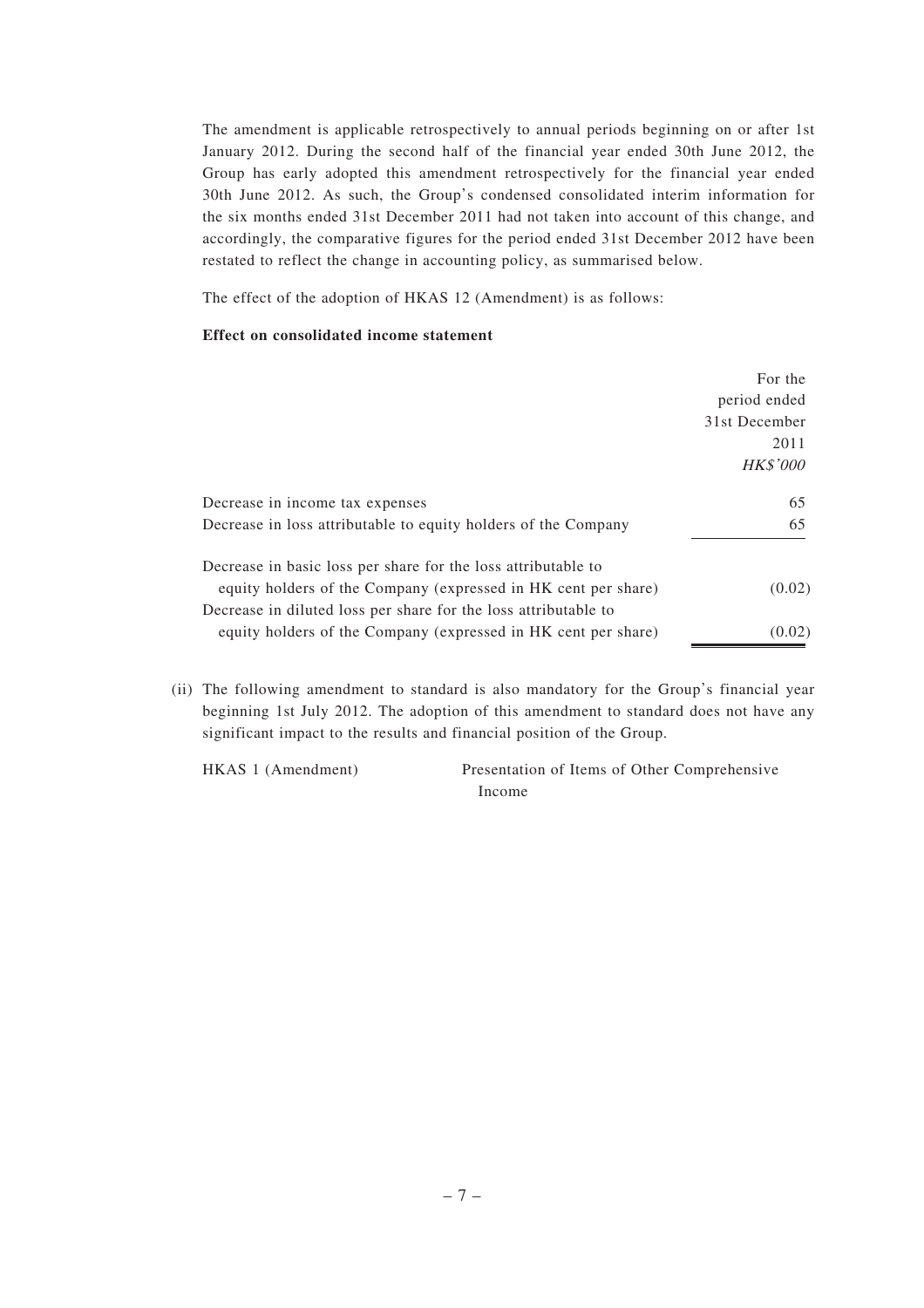### **(b) New standards, amendments to standards and interpretation that have been issued but are not effective**

 The following new standards, amendments to standards and interpretation have been issued but are not effective for the financial year beginning 1st July 2012 and have not been early adopted by the Group:

| HKFRS 1 (Amendment)                                                                  | Government Loans <sup>1</sup>                                                                   |
|--------------------------------------------------------------------------------------|-------------------------------------------------------------------------------------------------|
| HKFRS 7 (Amendment)                                                                  | Disclosures - Offsetting Financial Assets and                                                   |
|                                                                                      | Financial Liabilities $1$                                                                       |
| <b>HKFRS 9</b>                                                                       | Financial Instruments <sup>3</sup>                                                              |
| <b>HKFRS 10</b>                                                                      | Consolidated Financial Statements <sup>1</sup>                                                  |
| <b>HKFRS 11</b>                                                                      | Joint Arrangements <sup>1</sup>                                                                 |
| HKFRS 12                                                                             | Disclosure of Interests in Other Entities <sup>1</sup>                                          |
| <b>HKFRS 13</b>                                                                      | Fair Value Measurement <sup>1</sup>                                                             |
| HKAS 19 (2011)                                                                       | Employee Benefits <sup>1</sup>                                                                  |
| HKAS 27 (2011)                                                                       | Separate Financial Statements <sup>1</sup>                                                      |
| HKAS 28 (2011)                                                                       | Investments in Associates and Joint Ventures <sup>1</sup>                                       |
| HKAS 32 (Amendment)                                                                  | Offsetting Financial Assets and Financial<br>Liabilities <sup>2</sup>                           |
| Hong Kong International Financial<br>Reporting Interpretations<br>Committee - Int 20 | Stripping Costs in the Production Phase of<br>a Surface Mine <sup>1</sup>                       |
| HKFRS 7 and HKFRS 9 (Amendment)                                                      | Mandatory Effective Date of HKFRS 9 and<br>Transition Disclosures <sup>3</sup>                  |
| HKFRS 10, HKFRS 11 and                                                               | Consolidated Financial Statements, Joint                                                        |
| HKFRS 12 (Amendment)                                                                 | Arrangements and Disclosure of Interests<br>in Other Entities: Transition Guidance <sup>1</sup> |
| HKFRS 10, HKFRS 12 and                                                               | Investment Entities <sup>2</sup>                                                                |
| HKAS 27 (2011) (Amendment)                                                           |                                                                                                 |
| HKFRSs (Amendment)                                                                   | Annual Improvements 2009 - 2011 Cycle <sup>1</sup>                                              |
| $\mathbf{1}$<br>Effective for the Group for annual period beginning on 1st July 2013 |                                                                                                 |

2 Effective for the Group for annual period beginning on 1st July 2014

3 Effective for the Group for annual period beginning on 1st July 2015

 The Directors anticipate that the adoption of the above new standards, amendments to standards and interpretation will not result in a significant impact on the results and financial position of the Group.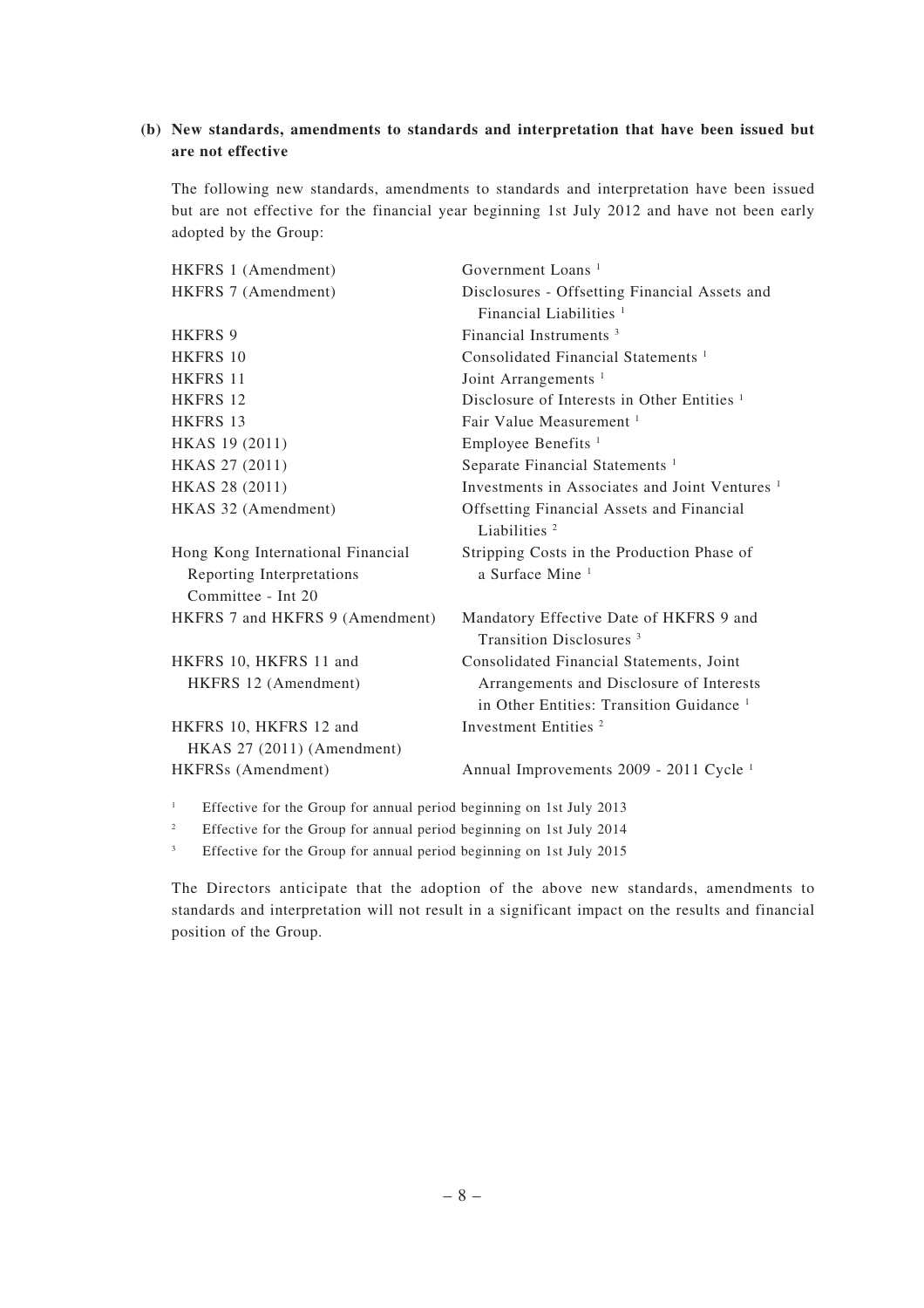#### **3 Revenue and segment information**

|                                 | Unaudited<br>Six months ended<br>31st December |                 |  |
|---------------------------------|------------------------------------------------|-----------------|--|
|                                 | 2012<br>2011                                   |                 |  |
|                                 | <b>HK\$'000</b>                                | <b>HK\$'000</b> |  |
| Turnover                        |                                                |                 |  |
| Sales of goods                  | 923,055                                        | 825,471         |  |
| Provision of logistics services | 842                                            | 173             |  |
|                                 | 923,897                                        | 825,644         |  |

 The Group is principally engaged in the manufacturing and trading of plastic materials, pigments, colorants, compounded plastic resins and engineering plastic products.

 The chief operating decision-maker ("CODM") has been identified as the executive Directors of the Company. Management has determined the operating segments based on the reports reviewed by the CODM that are used to assess performance and allocate resources. The CODM considers the business from the operations nature and the type of products perspective, including the trading of plastic materials ("Trading"), manufacturing and sale of colorants, pigments and compounded plastic resins ("Colorants"), manufacturing and sale of engineering plastic products ("Engineering plastic") and other corporate and business activities ("Others").

 Each of the Group's operating segments represents a strategic business unit that is managed by different business unit leaders. Inter-segment transactions are entered into under the normal commercial terms and conditions that would also be available to unrelated third parties. Information provided to the CODM is measured in a manner consistent with that in the condensed consolidated interim financial information.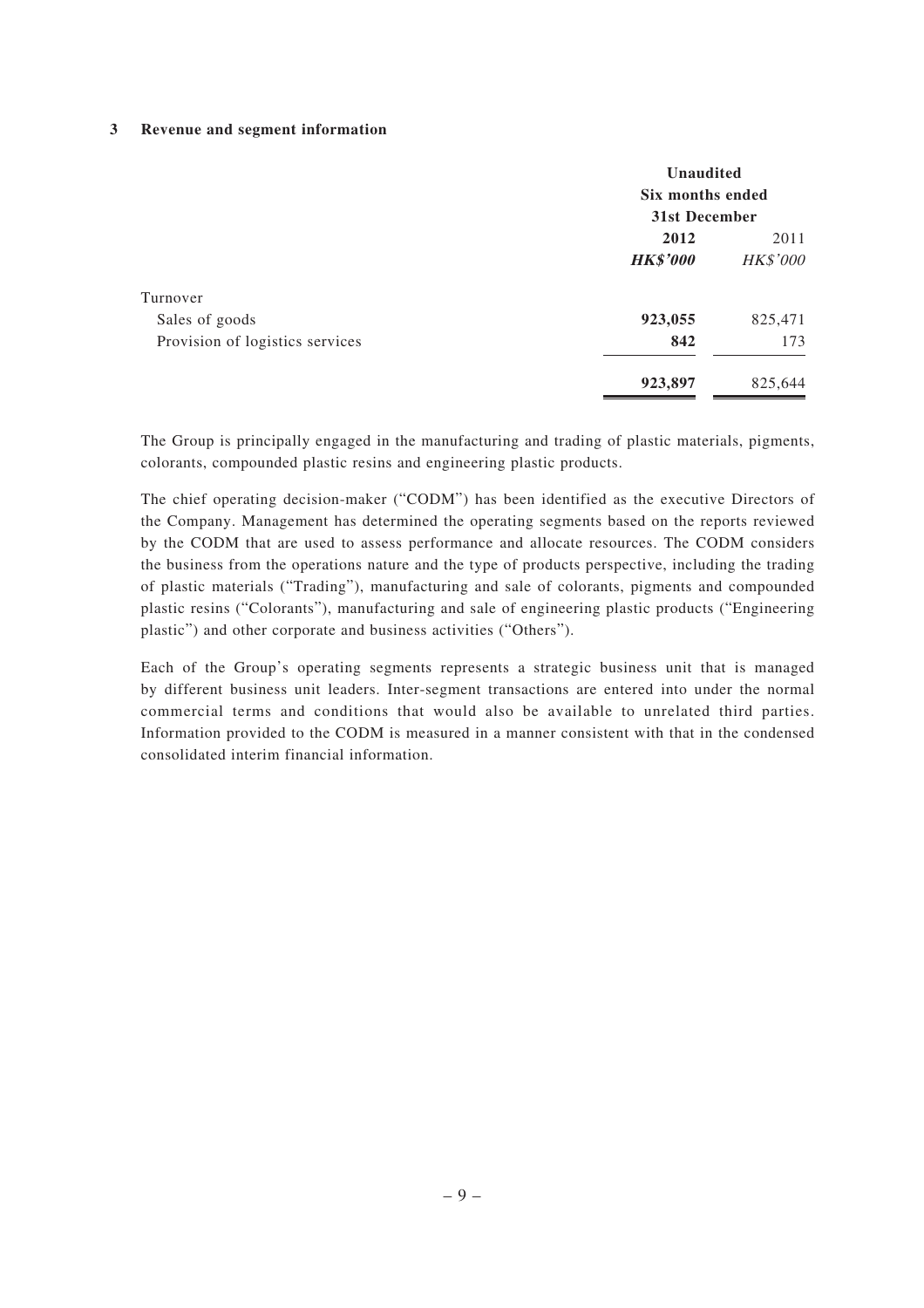The segment information provided to the CODM for the reportable segments for the six months ended 31st December 2012 is as follows:

|                                   |                                   |                              | <b>Unaudited</b>           |                                  |                          |
|-----------------------------------|-----------------------------------|------------------------------|----------------------------|----------------------------------|--------------------------|
|                                   |                                   |                              | Engineering                |                                  |                          |
|                                   | <b>Trading</b><br><b>HK\$'000</b> | Colorants<br><b>HK\$'000</b> | plastic<br><b>HK\$'000</b> | <b>Others</b><br><b>HK\$'000</b> | Group<br><b>HK\$'000</b> |
|                                   |                                   |                              |                            |                                  |                          |
| Turnover                          |                                   |                              |                            |                                  |                          |
| - Gross revenue                   | 651,330                           | 213,986                      | 106,462                    | 1,231                            | 973,009                  |
| - Inter-segment revenue           | (45, 867)                         | (2, 411)                     | (834)                      |                                  | (49, 112)                |
| Revenue from external             |                                   |                              |                            |                                  |                          |
| customers                         | 605,463                           | 211,575                      | 105,628                    | 1,231                            | 923,897                  |
| Segment results                   | (15,767)                          | 26,522                       | 7,023                      | (2, 215)                         | 15,563                   |
| Finance income                    | 30                                | 94                           | $\overline{7}$             |                                  | 131                      |
| Finance costs                     | (3, 817)                          | (946)                        | (1,020)                    | (52)                             | (5, 835)                 |
| (Loss)/profit before income tax   | (19, 554)                         | 25,670                       | 6,010                      | (2, 267)                         | 9,859                    |
| Income tax expense                |                                   |                              |                            |                                  | (3,920)                  |
| Profit for the period             |                                   |                              |                            |                                  | 5,939                    |
| Non-controlling interests         |                                   |                              |                            |                                  | (1, 345)                 |
| Profit attributable to equity     |                                   |                              |                            |                                  |                          |
| holders of the Company            |                                   |                              |                            |                                  | 4,594                    |
| Other information:                |                                   |                              |                            |                                  |                          |
| Additions to non-current assets   |                                   |                              |                            |                                  |                          |
| (other than financial instruments |                                   |                              |                            |                                  |                          |
| and deferred tax assets)          | 9,338                             | 3,686                        | 1,494                      | 28                               | 14,546                   |
| Depreciation of property,         |                                   |                              |                            |                                  |                          |
| plant and equipment               | 241                               | 3,656                        | 4,225                      | 600                              | 8,722                    |
| Amortisation of leasehold land    |                                   |                              |                            |                                  |                          |
| and land use rights               | 77                                | 101                          | 15                         | 39                               | 232                      |
| Provision for/(reversal of)       |                                   |                              |                            |                                  |                          |
| impairment of inventories         | 1,418                             | (176)                        | (45)                       |                                  | 1,197                    |
| Unrealised fair value gain on     |                                   |                              |                            |                                  |                          |
| derivative financial instruments  | (1,753)                           |                              |                            |                                  | (1,753)                  |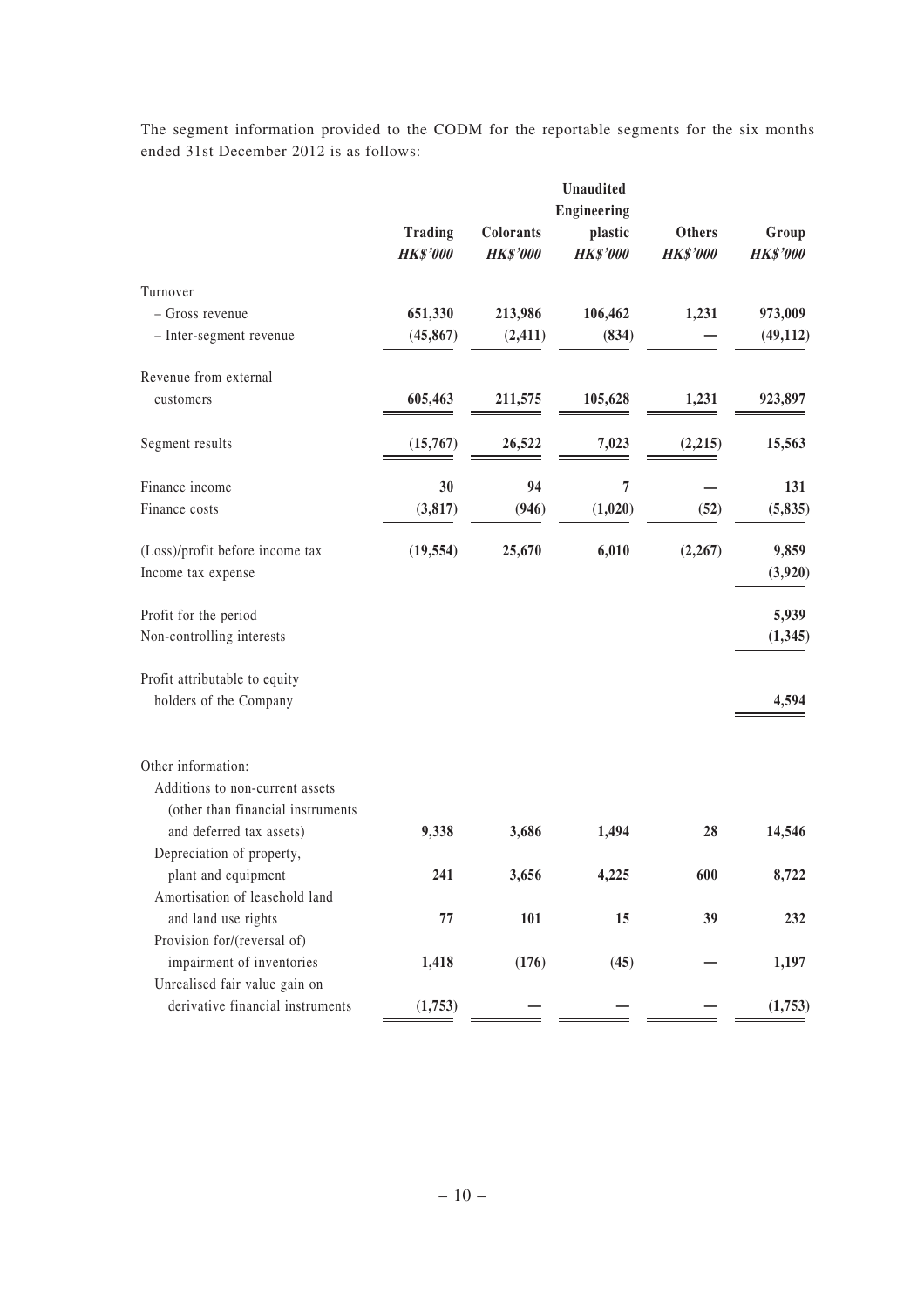The segment information provided to the CODM for the reportable segments as at 31st December 2012 is as follows:

|                     | <b>Unaudited</b><br><b>Engineering</b> |                                     |                            |                                  |                          |  |
|---------------------|----------------------------------------|-------------------------------------|----------------------------|----------------------------------|--------------------------|--|
|                     | Trading<br><b>HK\$'000</b>             | <b>Colorants</b><br><b>HK\$'000</b> | plastic<br><b>HK\$'000</b> | <b>Others</b><br><b>HK\$'000</b> | Group<br><b>HK\$'000</b> |  |
| Segment assets      | 389,561                                | 308,249                             | 165,125                    | 70,950                           | 933,885                  |  |
| Total assets        |                                        |                                     |                            |                                  | 933,885                  |  |
| Segment liabilities | 80,848                                 | 25,781                              | 24,638                     | 5,459                            | 136,726                  |  |
| <b>Borrowings</b>   | 259,226                                | 22,706                              | 35,664                     | 2,188                            | 319,784                  |  |
| Total liabilities   |                                        |                                     |                            |                                  | 456,510                  |  |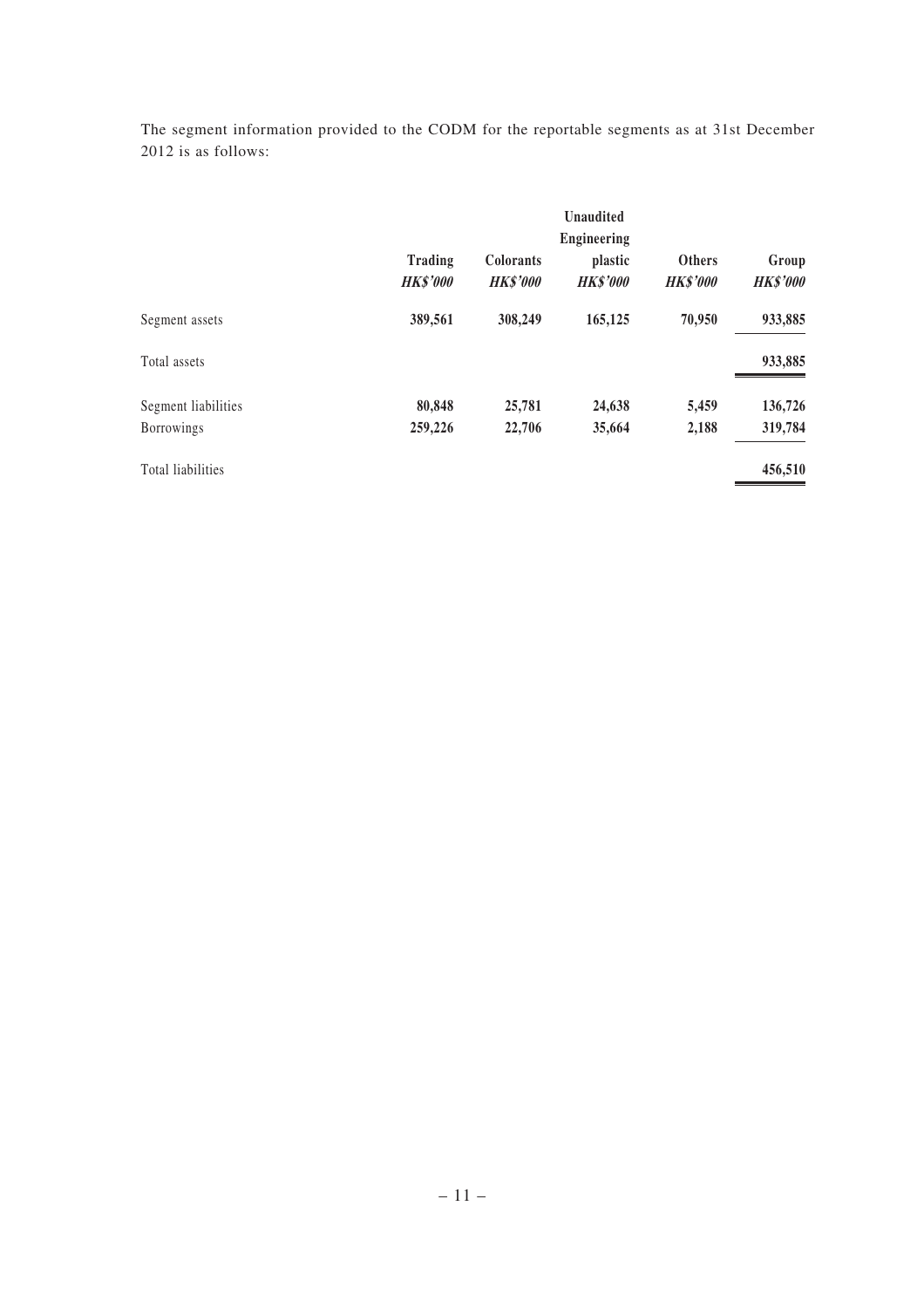The segment information provided to the CODM for the reportable segments for the six months ended 31st December 2011 is as follows:

|                                                                                            |                     |                       | Unaudited<br>Engineering |                    |                                 |
|--------------------------------------------------------------------------------------------|---------------------|-----------------------|--------------------------|--------------------|---------------------------------|
|                                                                                            | Trading<br>HK\$'000 | Colorants<br>HK\$'000 | plastic<br>HK\$'000      | Others<br>HK\$'000 | Group<br>HK\$'000<br>(Restated) |
| Turnover                                                                                   |                     |                       |                          |                    |                                 |
| - Gross revenue                                                                            | 531,387             | 183,602               | 129,008                  | 586                | 844,583                         |
| - Inter-segment revenue                                                                    | (1,728)             | (8,955)               | (8,256)                  |                    | (18,939)                        |
| Revenue from external customers                                                            | 529,659             | 174,647               | 120,752                  | 586                | 825,644                         |
| Segment results                                                                            | (14, 677)           | 10,280                | 8,469                    | (3,003)            | 1,069                           |
| Finance income                                                                             | 23                  | 90                    | $\mathbf{1}$             |                    | 114                             |
| Finance costs                                                                              | (3,573)             | (874)                 | (817)                    | (22)               | (5,286)                         |
| (Loss)/profit before income tax                                                            | (18, 227)           | 9,496                 | 7,653                    | (3,025)            | (4,103)                         |
| Income tax expense                                                                         |                     |                       |                          |                    | (4,062)                         |
| Loss for the period                                                                        |                     |                       |                          |                    | (8,165)                         |
| Non-controlling interests                                                                  |                     |                       |                          |                    | (809)                           |
| Loss attributable to equity holders<br>of the Company                                      |                     |                       |                          |                    | (8,974)                         |
|                                                                                            |                     |                       |                          |                    |                                 |
| Other information:<br>Additions to non-current assets<br>(other than financial instruments |                     |                       |                          |                    |                                 |
| and deferred tax assets)                                                                   | 259                 | 1,940                 | 4,357                    | 179                | 6,735                           |
| Depreciation of property,                                                                  |                     |                       |                          |                    |                                 |
| plant and equipment                                                                        | 233                 | 3,742                 | 3,958                    | 683                | 8,616                           |
| Amortisation of leasehold land                                                             |                     |                       |                          |                    |                                 |
| and land use rights                                                                        |                     | 172                   |                          |                    | 172                             |
| Reversal of impairment<br>of inventories                                                   |                     | (34)                  | (137)                    |                    | (171)                           |
| Unrealised fair value gain on                                                              |                     |                       |                          |                    |                                 |
| derivative financial instruments                                                           | (620)               |                       |                          |                    | (620)                           |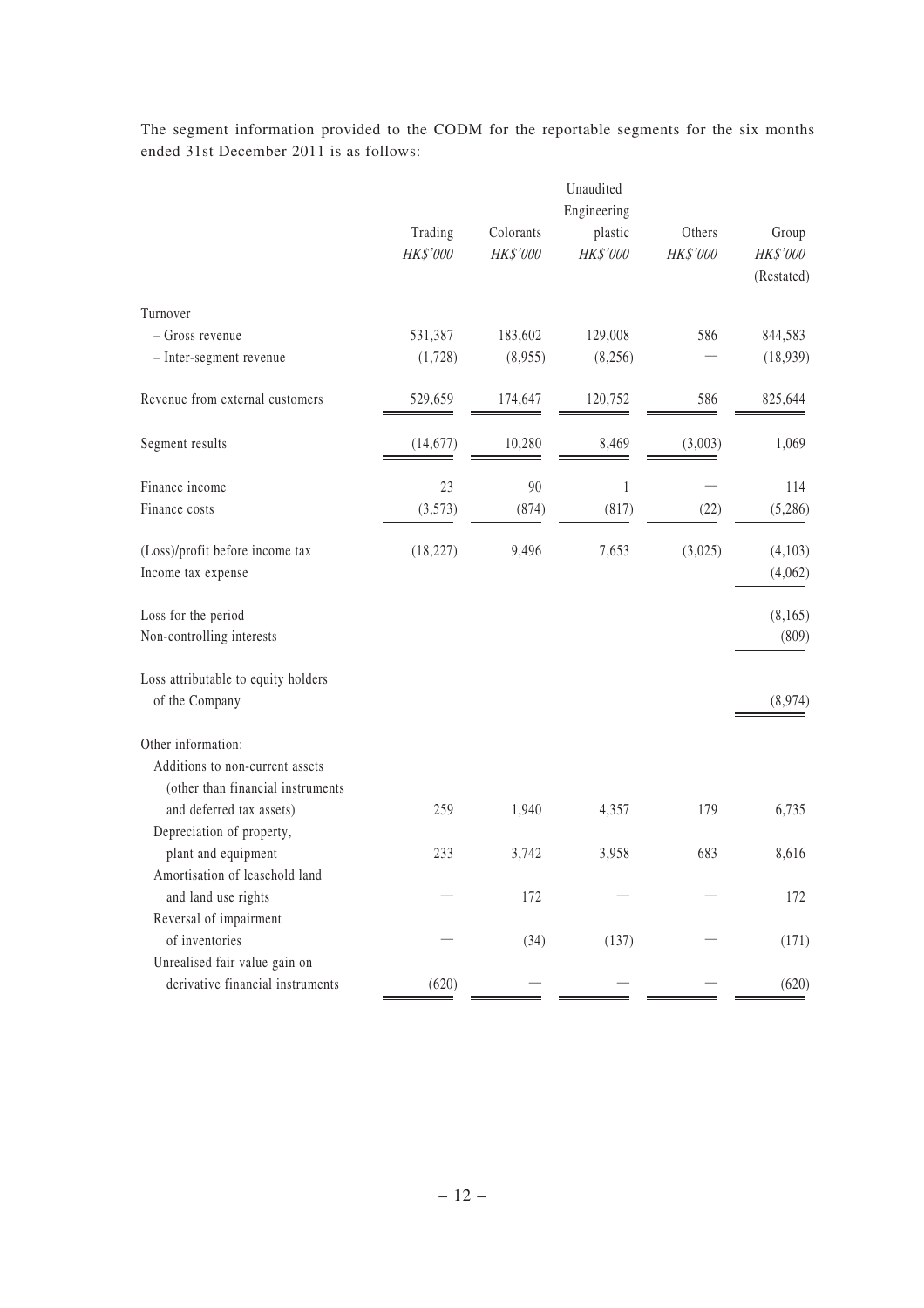The segment information provided to the CODM for the reportable segments as at 30th June 2012 is as follows:

|                     |                     |                       | Audited             |                    |                          |
|---------------------|---------------------|-----------------------|---------------------|--------------------|--------------------------|
|                     |                     |                       | Engineering         |                    |                          |
|                     | Trading<br>HK\$'000 | Colorants<br>HK\$'000 | plastic<br>HK\$'000 | Others<br>HK\$'000 | Group<br><b>HK\$'000</b> |
| Segment assets      | 362,093             | 301,613               | 173,534             | 67,491             | 904,731                  |
| Total assets        |                     |                       |                     |                    | 904,731                  |
| Segment liabilities | 80,737              | 33,378                | 21,953              | 3,515              | 139,583                  |
| Borrowings          | 229,435             | 17,284                | 45,727              | 1,921              | 294,367                  |
| Total liabilities   |                     |                       |                     |                    | 433,950                  |

 The entity is domiciled in Hong Kong. The revenue from external customers attributed to Hong Kong for the six months ended 31st December 2012 is approximately HK\$500,173,000 (2011: HK\$500,515,000), and the total of its revenue from external customers from other locations (mainly the People's Republic of China) is approximately HK\$423,724,000 (2011: HK\$325,129,000).

 At 31st December 2012, the total of non-current assets other than financial instruments and deferred tax assets (there are no employment benefit assets and rights arising under insurance contracts) located in Hong Kong is approximately HK\$122,964,000 (At 30th June 2012: HK\$124,514,000), and the total of these non-current assets located in other locations (mainly the PRC) is approximately HK\$108,608,000 (At 30th June 2012: HK\$99,611,000).

#### **4 Other income**

|               | Unaudited<br>Six months ended<br>31st December |                 |
|---------------|------------------------------------------------|-----------------|
|               |                                                |                 |
|               | 2012                                           | 2011            |
|               | <b>HK\$'000</b>                                | <b>HK\$'000</b> |
| Rental income | 1,841                                          | 1,815           |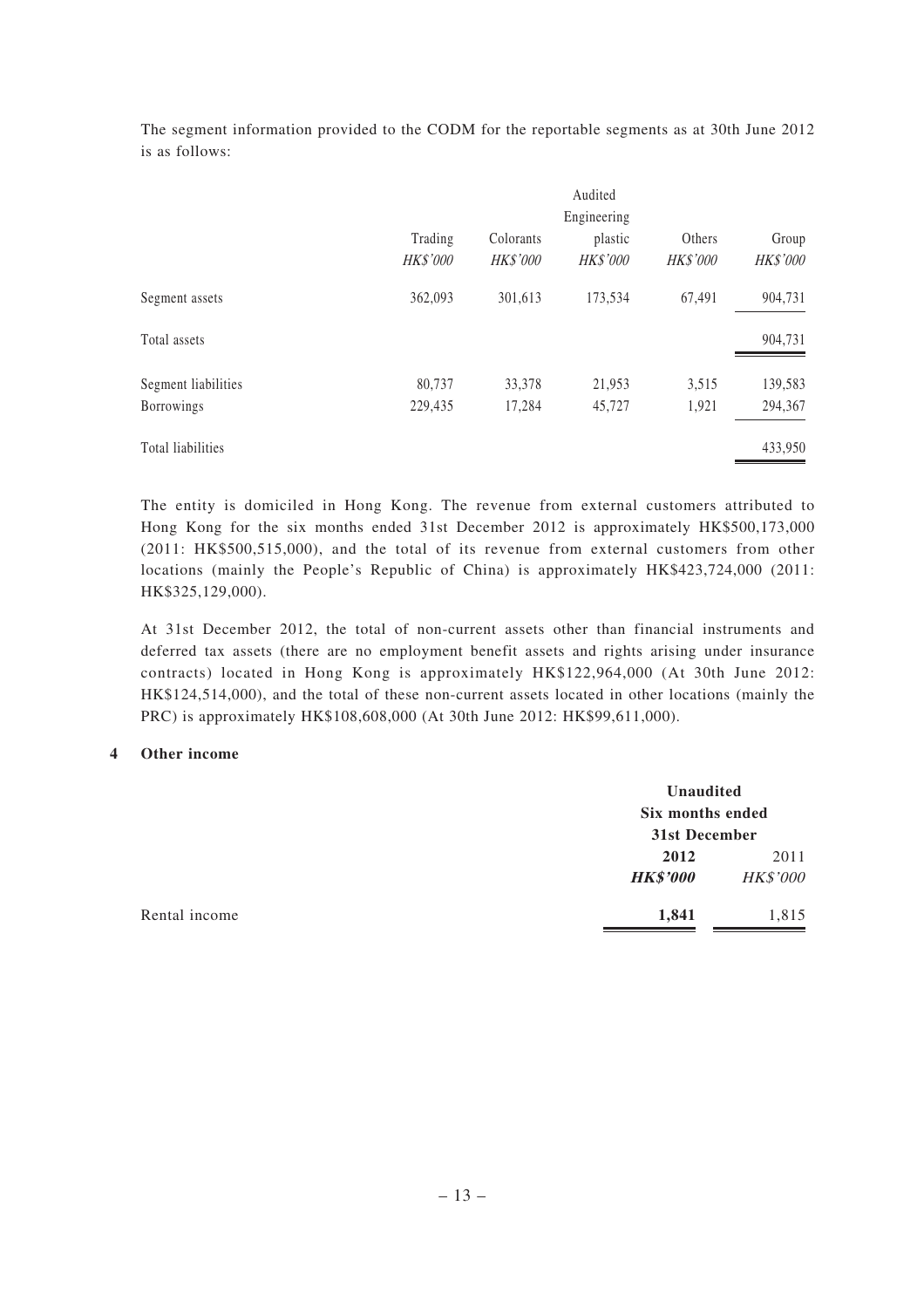# **5 Other gains, net**

|                                                                                                                               | <b>Unaudited</b><br>Six months ended<br>31st December |                         |
|-------------------------------------------------------------------------------------------------------------------------------|-------------------------------------------------------|-------------------------|
|                                                                                                                               | 2012<br><b>HK\$'000</b>                               | 2011<br><b>HK\$'000</b> |
| Net exchange gains                                                                                                            | 1,518                                                 | 984                     |
| Loss on disposal of property, plant and equipment                                                                             | (38)                                                  | (286)                   |
| Derivative financial instruments<br>- forward foreign exchange contracts and interest<br>rate swap contracts held for trading |                                                       |                         |
| – unrealised                                                                                                                  | 1,753                                                 | 620                     |
| – realised                                                                                                                    | 2,356                                                 | 2,509                   |
| Others                                                                                                                        | 277                                                   | 430                     |
|                                                                                                                               | 5,866                                                 | 4.257                   |

# **6 Operating profit**

Operating profit is stated after charging/(crediting) the following:

|                                                          | <b>Unaudited</b><br>Six months ended<br>31st December |                 |
|----------------------------------------------------------|-------------------------------------------------------|-----------------|
|                                                          |                                                       |                 |
|                                                          |                                                       |                 |
|                                                          | 2012                                                  | 2011            |
|                                                          | <b>HK\$'000</b>                                       | <b>HK\$'000</b> |
| Cost of inventories recognised as expenses               |                                                       |                 |
| included in cost of sales                                | 801,394                                               | 725,707         |
| Depreciation:                                            |                                                       |                 |
| – Owned property, plant and equipment                    | 8,722                                                 | 8,475           |
| - Property, plant and equipment under finance leases     |                                                       | 141             |
| Amortisation of leasehold land and land use rights       | 232                                                   | 172             |
| Operating lease rentals in respect of land and buildings | 3,540                                                 | 4,790           |
| Employee benefit expenses, including                     |                                                       |                 |
| Directors' emoluments                                    | 52,017                                                | 47,119          |
| Provision for/(reversal) of impairment of inventories    | 1,197                                                 | (171)           |
| Loss on disposal of property, plant and equipment        | 38                                                    | 286             |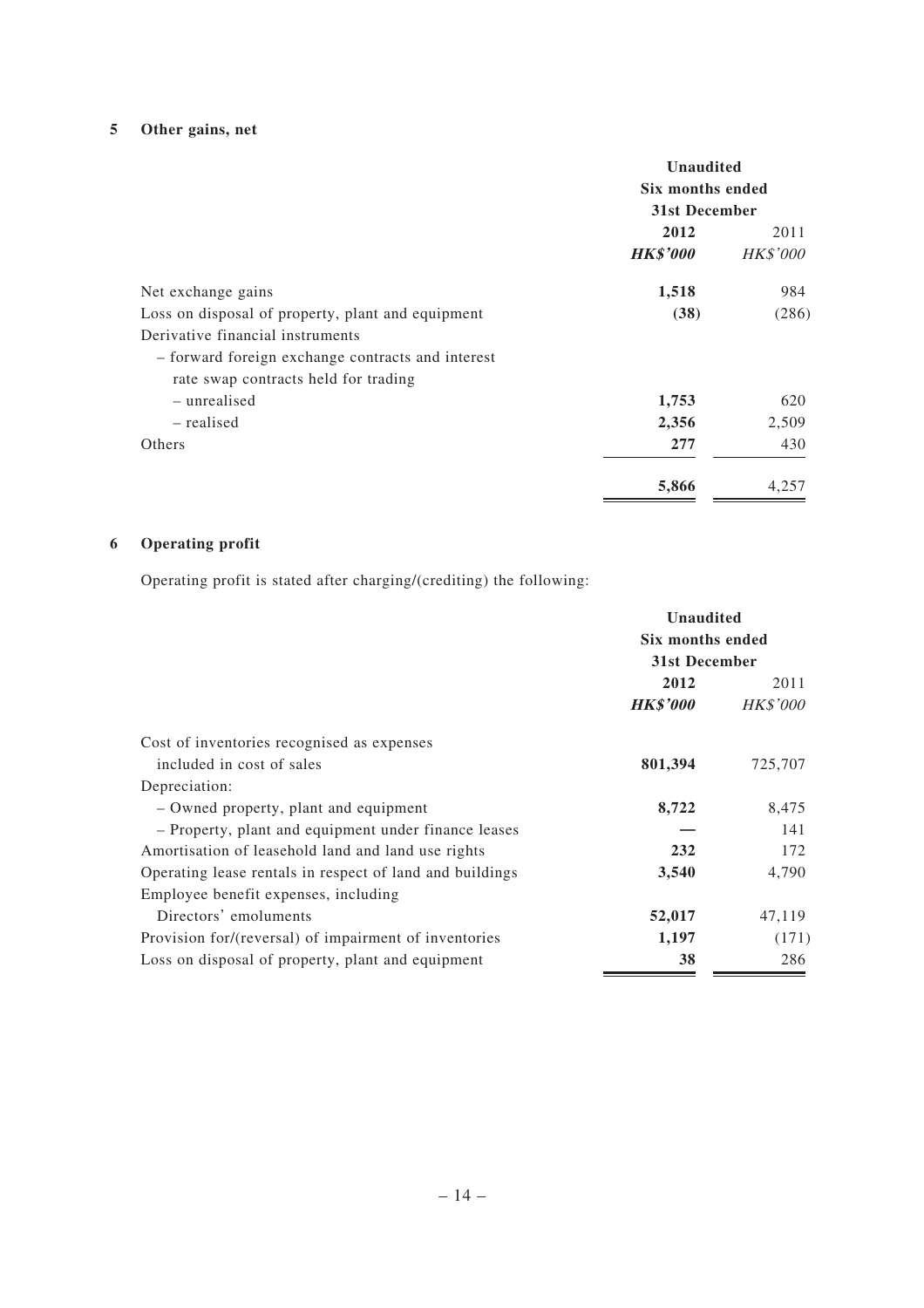### **7 Finance income and costs**

|                                                                  | <b>Unaudited</b><br>Six months ended<br>31st December |                         |
|------------------------------------------------------------------|-------------------------------------------------------|-------------------------|
|                                                                  | 2012<br><i><b>HK\$'000</b></i>                        | 2011<br><b>HK\$'000</b> |
| Finance income:                                                  |                                                       |                         |
| - Interest income from bank deposits                             | 131                                                   | 114                     |
| Finance costs:<br>- Interest on bank borrowings wholly repayable |                                                       |                         |
| within five years                                                | (5, 403)                                              | (5,284)                 |
| - Interest element of finance leases                             |                                                       | (2)                     |
| - Net exchange loss on financing activities                      | (432)                                                 |                         |
|                                                                  | (5,835)                                               | (5,286)                 |
| Finance costs, net                                               | (5,704)                                               | (5,172)                 |

#### **8 Income tax**

Hong Kong profits tax has been provided for at the rate of 16.5% (31st December 2011: 16.5%) on the estimated assessable profit for the period. Income tax on the Group's subsidiaries established and operate in the PRC has been calculated on the estimated assessable profit for the period at the rates of taxation as applicable to the relevant subsidiaries.

The amount of taxation charged to the consolidated interim income statement represents:

|                                     | Unaudited<br>Six months ended<br>31st December |                 |
|-------------------------------------|------------------------------------------------|-----------------|
|                                     |                                                |                 |
|                                     |                                                |                 |
|                                     | 2012                                           | 2011            |
|                                     | <b>HK\$'000</b>                                | <b>HK\$'000</b> |
|                                     |                                                | (Restated)      |
| Current income tax                  |                                                |                 |
| - Hong Kong profits tax             | 1,371                                          | 1,576           |
| - PRC corporate income tax          | 3,113                                          | 1,634           |
| - Under-provision in previous years | 313                                            |                 |
| Deferred income tax                 | (877)                                          | 852             |
|                                     | 3,920                                          | 4,062           |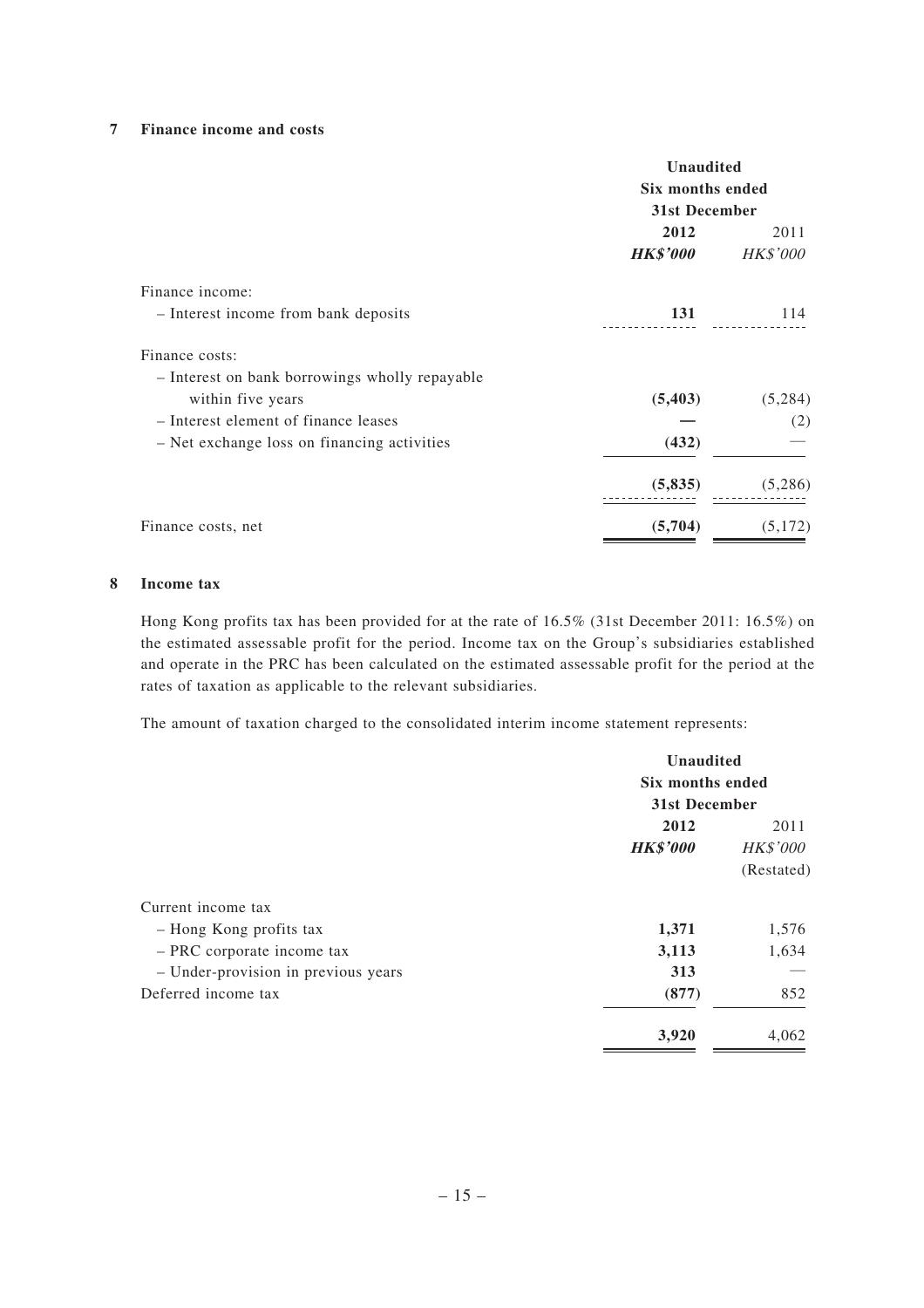### **9 Dividends**

At a meeting held on 25th February 2013, the Directors declared an interim dividend of HK1.0 cent per share, totalling HK\$3,692,000 for the six months ended 31st December 2012. This dividend is not reflected as dividend payable in the interim financial information, but will be reflected as appropriation of retained earnings for the year ending 30th June 2013.

At a meeting held on 21st September 2012, the Directors resolved not to declare any final dividend for the year ended 30th June 2012.

At meetings held on 27th February 2012, the Directors resolved not to declare any interim dividend for the six months ended 31st December 2011.

### **10 Earnings/(loss) per share**

The calculation of basic earnings/(loss) per share is based on the profit/(loss) attributable to equity holders of the Company for the period of HK\$4,594,000 (31st December 2011 (restated): a loss of HK\$8,974,000) and 369,200,000 (31st December 2011: 369,200,000) ordinary shares in issue during the period.

Diluted earnings/(loss) per share equals basic earnings/(loss) per share as the exercise of the outstanding share options would be anti-dilutive for the six months ended 31st December 2012 and 2011.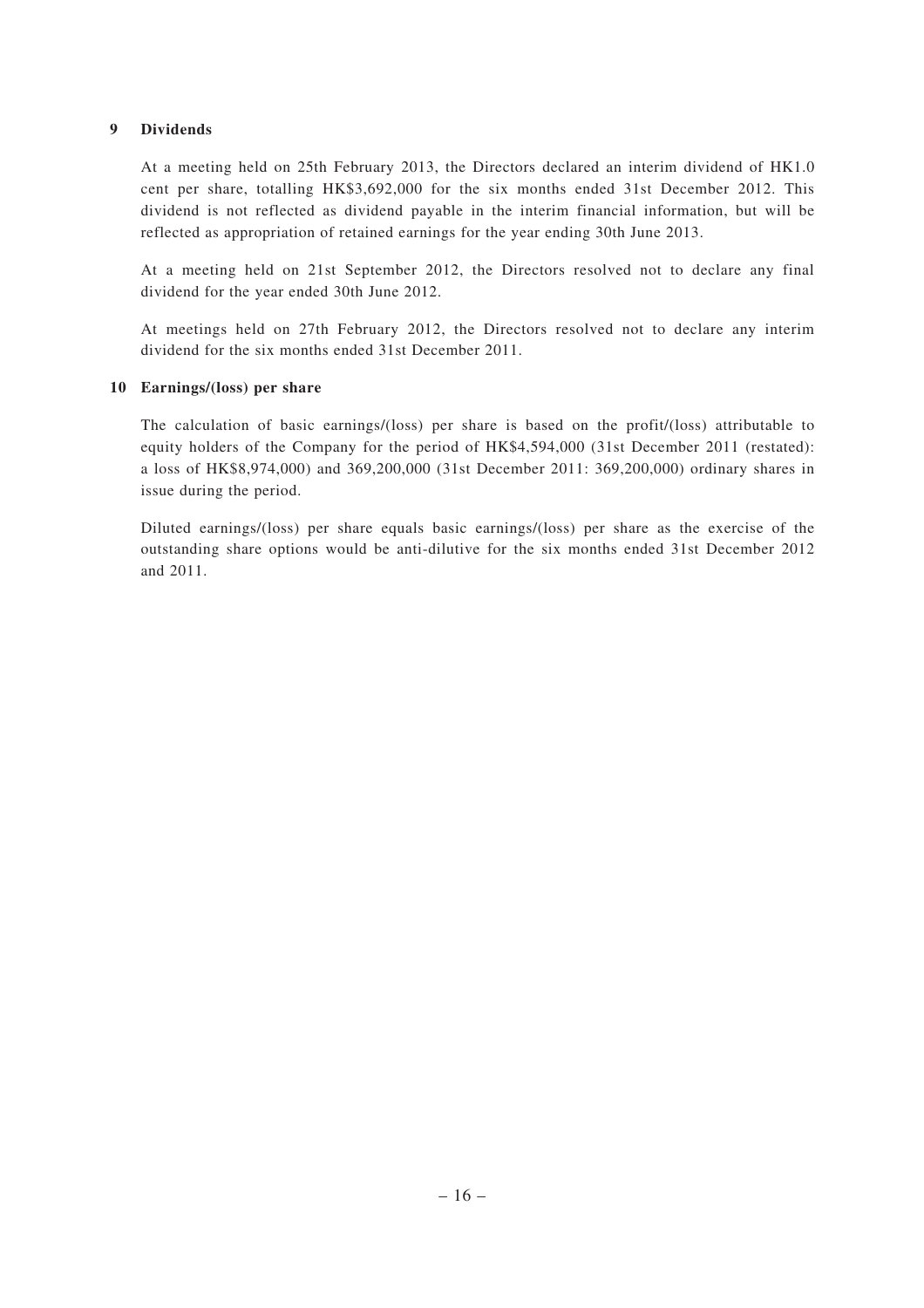#### **11 Trade and bills receivables**

| Audited         |
|-----------------|
| 30th June       |
| 2012            |
| <b>HK\$'000</b> |
| 259,492         |
| 21,436          |
| 280,928         |
|                 |

At 31st December 2012, the aging analysis of trade receivables, based on invoice date, is as follows:

| <b>Unaudited</b> | Audited         |
|------------------|-----------------|
| 31st December    | 30th June       |
| 2012             | 2012            |
| <b>HK\$'000</b>  | <b>HK\$'000</b> |
| 252,257          | 239,254         |
| 19,370           | 15,609          |
| 2,406            | 4,629           |
| 274,033          | 259,492         |
|                  |                 |

The majority of the Group's sales are with credit terms of 30 to 90 days. The remaining amounts are on letter of credit or documents against payment.

Bill receivables are mainly with maturity period of within 180 days.

At 31st December 2012, bills of exchange amounting to HK\$5,422,000 (30th June 2012: HK\$2,083,000) were transferred to certain banks with recourse in exchange for cash. The transactions had been accounted for as collateralised bank advances.

#### **12 Trade payables**

At 31st December 2012, the aging analysis of trade payables, based on invoice date, is as follows:

|               | Unaudited       | Audited         |
|---------------|-----------------|-----------------|
|               | 31st December   | 30th June       |
|               | 2012            | 2012            |
|               | <b>HK\$'000</b> | <b>HK\$'000</b> |
| Below 90 days | 95,789          | 109,536         |
| 91-180 days   | 691             | 715             |
| Over 180 days | 763             | 781             |
|               | 97,243          | 111,032         |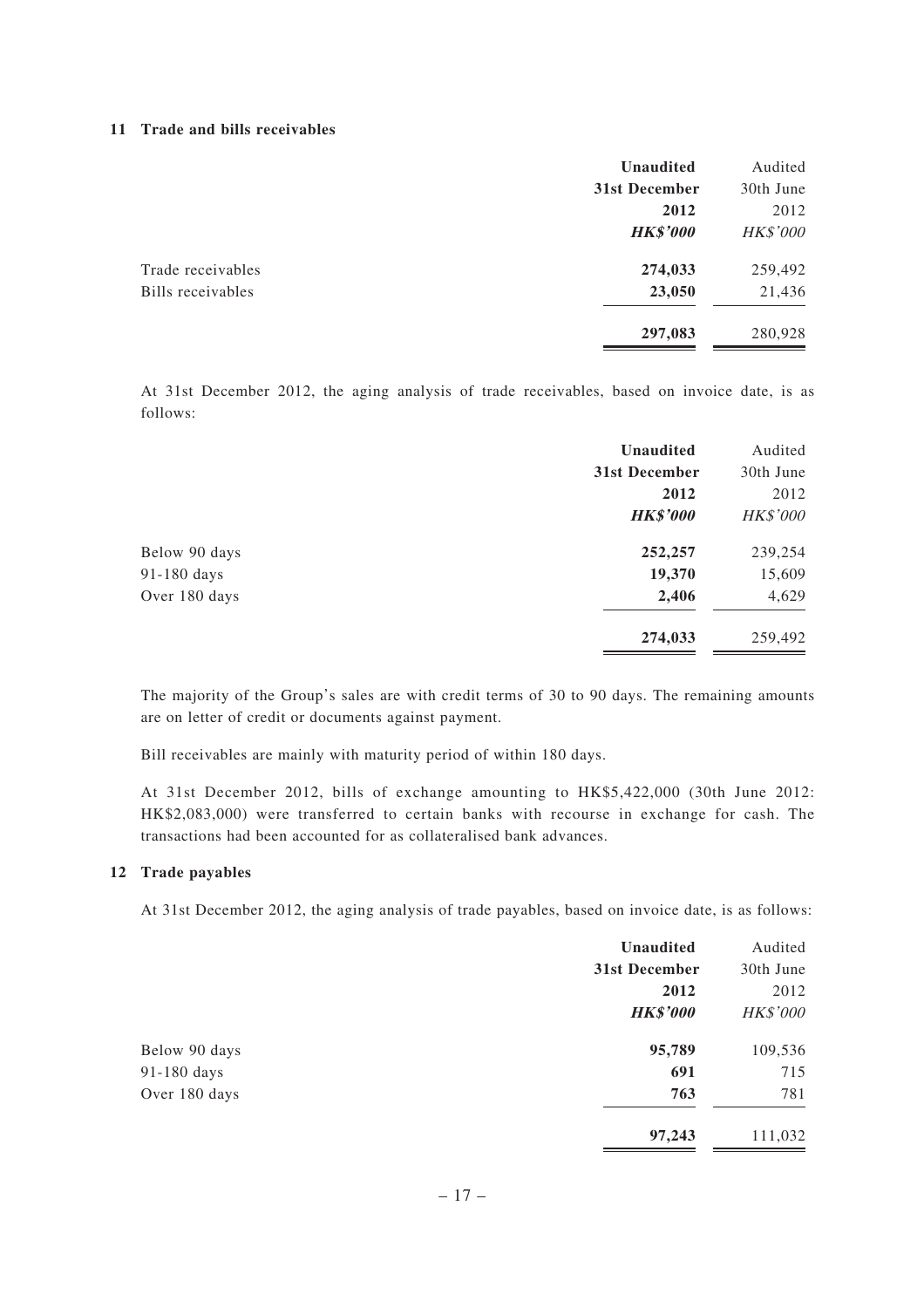### **INTERIM DIVIDEND**

The Directors are pleased to declare an interim dividend of Hong Kong 1.0 cent per share for the six months ended 31st December 2012 to members whose names appear on the Register of Members on 22nd March 2013. The dividend will be paid on or before 9th April 2013.

### **CLOSURE OF REGISTER OF MEMBERS**

The Register of Members of the Company will be closed from Wednesday, 20th March 2013 to Friday, 22nd March 2013 (both dates inclusive) during which period no transfer of shares will be registered. In order to qualify for the interim dividend, all properly completed transfer forms accompanied by the relevant share certificates must be lodged with the Company's Branch Registrars in Hong Kong, Union Registrar Limited, 18/F, Fook Lee Commercial Centre, Town Place, 33 Lockhart Road, Wanchai, Hong Kong not later than 4:00 p.m. on Tuesday, 19th March 2013.

# **MANAGEMENT DISCUSSION AND ANALYSIS**

### BUSINESS REVIEW

During the period under review, the global economy was still clouded by uncertainties. However, the Group's well-planned market expansion coupled with a strict cost control strategy enabled the improvement in business performance to continue. For the six months ended 31st December 2012, the Group's total turnover rose by 12% to HK\$923,897,000 from approximately HK\$825,644,000 in the corresponding period last year. In the overseas markets, the introduction of the third round of quantitative easing by the US Government had a positive impact on the global economy, particularly the US market. The peak holiday sales season from US Thanksgiving Day to Christmas has also driven demand from the export market for products of certain business segments of the Group. In addition, spurred by the Chinese Central Government's policy to stimulate domestic consumption, the Group has managed to further expand its market in Mainland China, which accounted for approximately 46% of the Group's overall turnover, up from 39% in the same period last year.

Prices of oil and plastic materials maintained stable during the period under review, enabling the Group to better manage product pricing. These positive factors boosted the Group's gross profit by 28% to HK\$85,604,000 (2011: HK\$66,943,000) and gross profit margin by 1.2 percentage point to 9.3%. As a result, the Group has successfully turned around its business during the period under review and recorded a profit attributable to equity holders of HK\$4,594,000 (2011 (restated): loss attributable to equity holders of HK\$8,974,000). Basic earnings per share were HK1.24 cents (2011 (restated): basic loss per share of HK2.43 cents).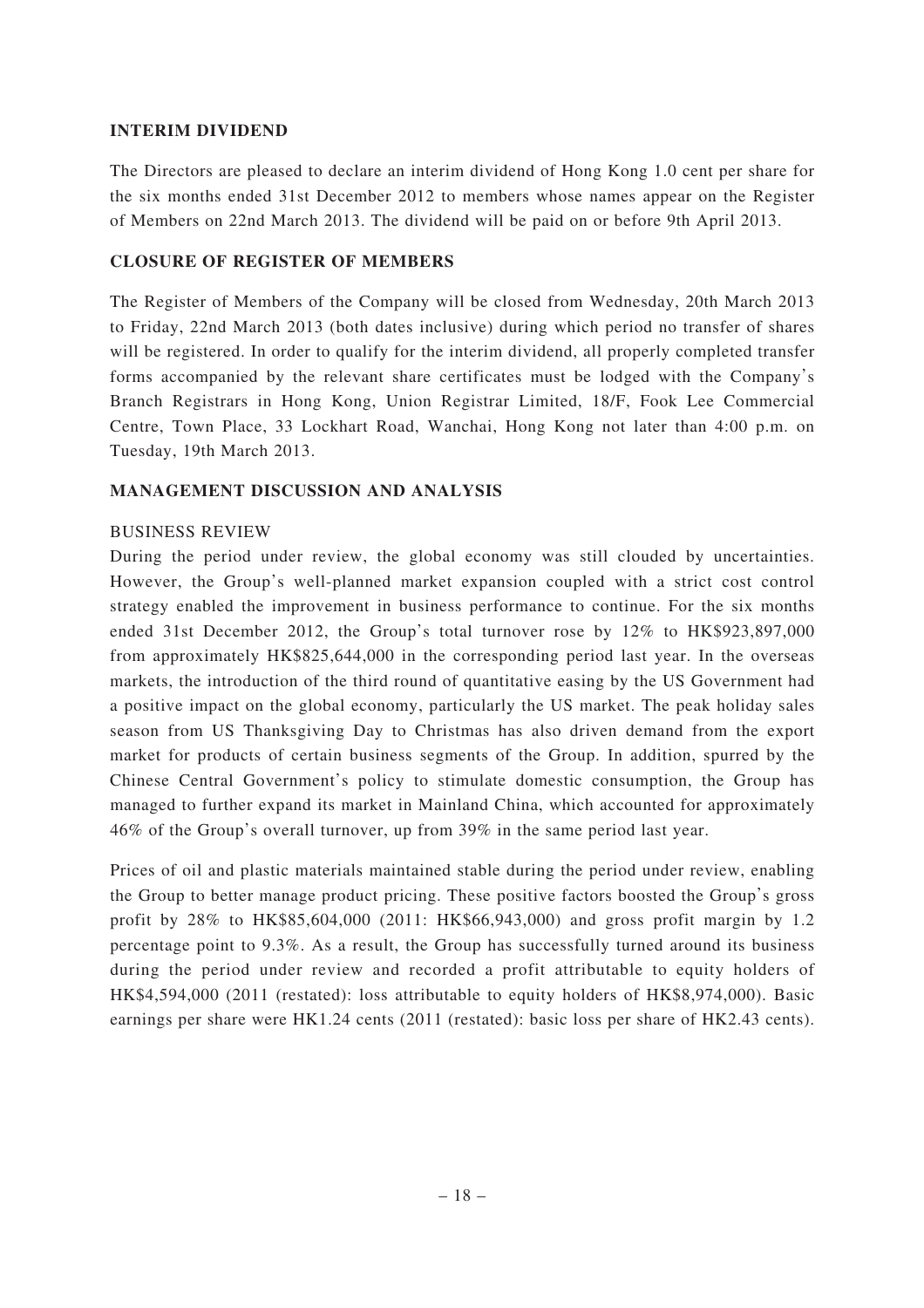In recognition of shareholders' continuous support, the Board of Directors recommended payment of an interim dividend of HK1.0 cent per share (2011: Nil).

The Group has always been committed to controlling costs and managing risk. In view of stringent money supply and implementation of tighter credit policy in Mainland China, the Group has strived to reduce interest costs through negotiating with Mainland banks for entrusted loan arrangement. As at 31st December 2012, the Group's cash on hand was maintained at a reasonable level of HK\$96,448,000 and the gearing ratio was approximately 70%, underscoring the Group's solid financial position.

Among the three major businesses of the Group, the colorants, pigments and compound plastic resin business segment enjoyed the most satisfactory performance during the period. Turnover from this business increased by 21% to HK\$211,575,000 year-on-year, mainly attributable to the sustained growth of the market in Eastern China. Apart from enhancing its penetration in the food packaging and automobile markets, the Group's Shanghai subsidiary has successfully entered the international personal healthcare brand market by providing packaging products. This along with the ongoing efforts of its Dongguan subsidiary to expand the business in markets in Southern China has boosted sales performance significantly. Moreover, under the Group's strict cost control measures, gross profit margin increased by approximately one percentage point. In line with sales growth, the Group was able to achieve greater economies of scale, leading to a surge in profit before taxation of 1.7 times to HK\$25,670,000. The booming Chinese economy and increased awareness of health issues is stimulating consumer demand for personal care products. As such, this business is expected to become one of the Group's growth drivers.

On the other hand, since the ongoing weak demand of the market in Europe has exerted pressure on the engineering plastics business which targets local, and US export customers as well as those in Europe, turnover from this business dropped by 13% to HK\$105,628,000 from the corresponding period last year. Nevertheless, the Group's new manufacturing base in Shanghai has commenced production during the period under review, which can effectively lower fixed costs such as rental expenses. Therefore, gross profit margin stood at a similar level to the corresponding period last year and profit before taxation amounted to HK\$6,010,000. On top of cost reduction measures, the Group continued to extend its business reach and explored the earphone and watches segments of the electronic product market. The Group also enhanced its technology in automobile application by developing sound proof and heat insulation materials. As the new Shanghai manufacturing base begins full production in phases, the additional capacity should ensure there is sufficient output to capture the enormous opportunities in Mainland China, particularly in the southern and eastern parts. In the future, the engineering plastics business intends to maintain its prudent yet proactive measures, and boost its performance in the second half of the year by optimising operational structures, enhancing cost controls and opening new distribution channels.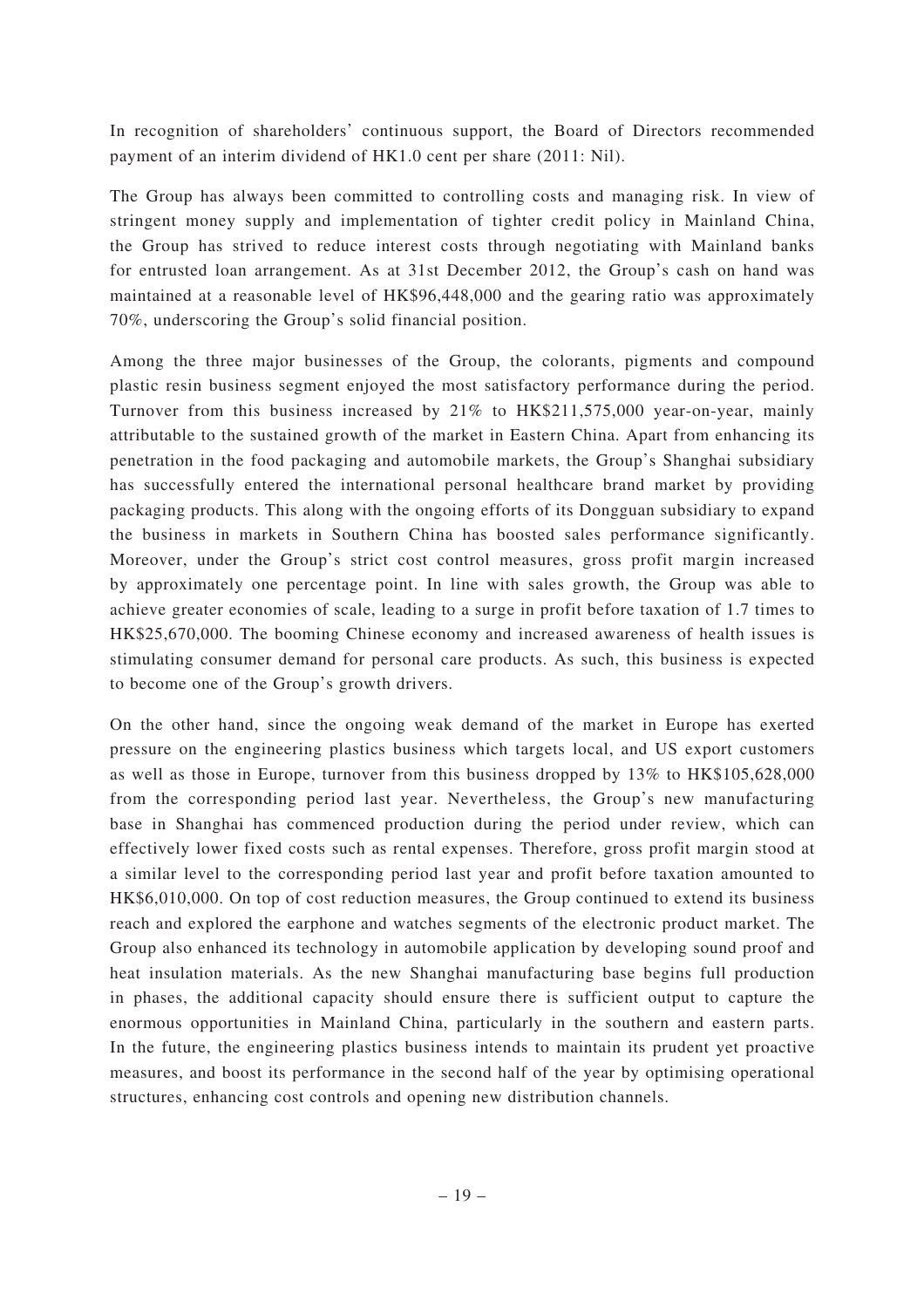The plastics trading business has suffered from weak export markets in Europe and the US, and orders have not yet recovered to a level sufficient for the segment to achieve profitability. Nonetheless, the Group has strived to promote the brands of its licensed products. Thus, it managed to increase turnover by 14% to HK\$605,463,000, and gross profit margin also improved. Including the provision for inventory of approximately HK\$1,418,000, loss attributable to equity holders increased slightly from HK\$18,227,000 in the same period last year to HK\$19,554,000. The Group's Tianjin sales office mainly targets clients from heavy industry. Through devoted efforts, that operation has built a solid business foundation, and the Group is pleased that it is starting to contribute satisfactory sales. The Chongqing sales office targeting the Western China market also started service in the first half of 2013. Capitalising on the synergies created between the new offices and current ones, the Group expects to continue to develop this market segment with great potentials in Mainland China.

### PROSPECTS

Going forward, as the global economy starts to stabilise, the management anticipates that materials costs will increase moderately. Stable oil prices will benefit the Group's pricing policy and improve the overall profitability.

As the Chinese leadership underwent smooth transition last year, the domestic economy has demonstrated the signs of stronger growth. The management believes that the China market still offers promising opportunities, so the Group will continue to focus there, with the aim to lift the proportion of its total revenue from China to 50%. As for the overall business strategy, the Group will further enhance the expansion of its sales network in Mainland China, and will replicate its successful operational model in Shanghai to other sales operations in order to boost the market penetration rate in other major cities. The Chongqing sales office will serve as the important focus of brand promotion in the western China market. With a clear direction in concert with the Chengdu sales office, both offices will strive to develop the market in Western China, the traditional heavy industries hub, and tap the potential opportunities there.

In addition, the Group has established close ties with the International Colour Alliance. Through this global platform, in recent years the Group has captured the opportunities in automobile parts and personal healthcare product industries. In the future, the Group aims to actively secure more new customers with an enhanced product mix via different channels, so as to amplify its business growth.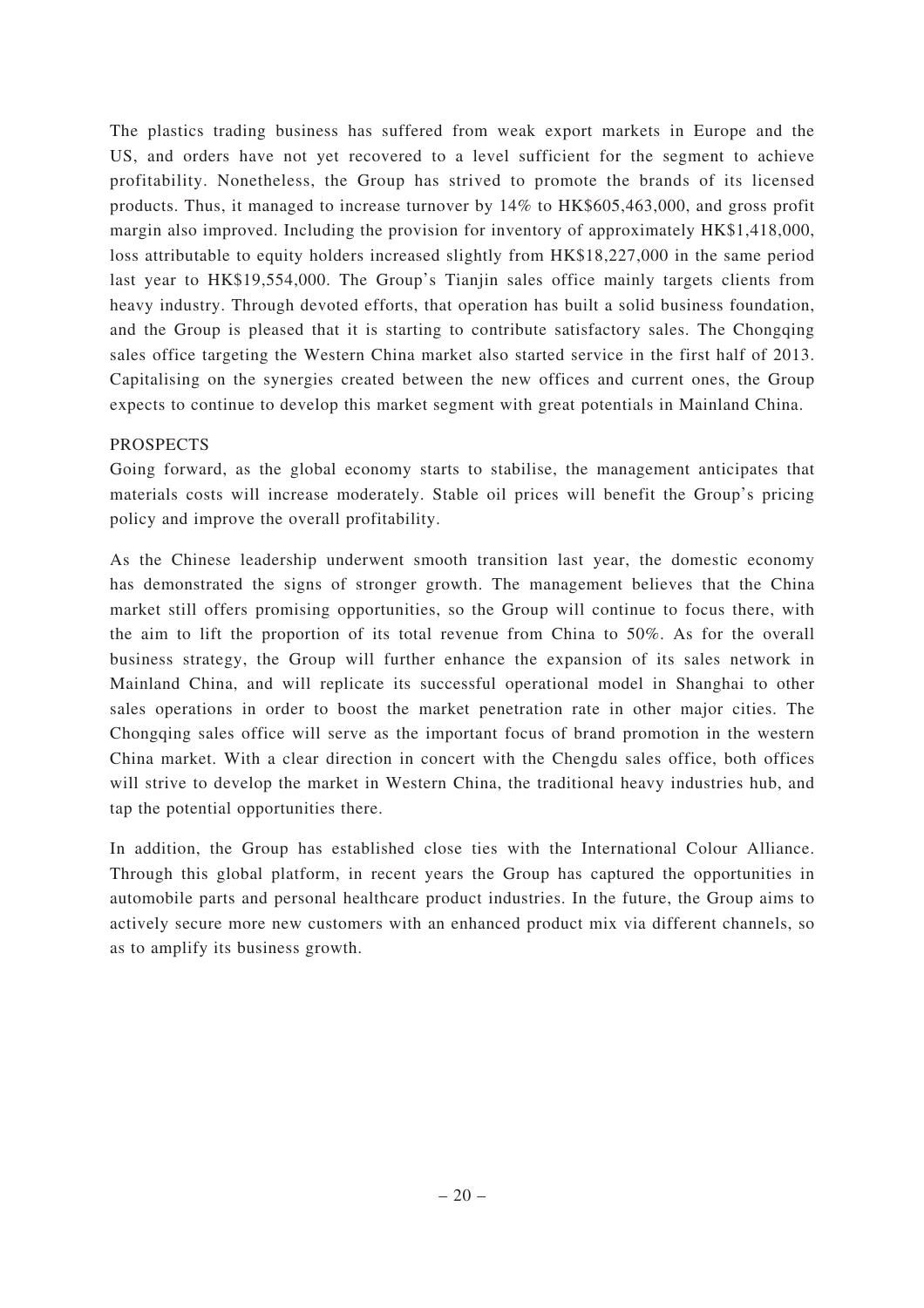As for cost controls, the Group targets to streamline its operations and strengthen operational efficiency by analyzing possible resource re-allocation options among different areas while optimising the supply chain and operational structure. At the same time, it will also continue to adopt prudent financial management policies, and actively explore possibilities for other loan and financing arrangements so as to maintain stable financial conditions to support the Group's long-term development.

In the long run, the management believes that the demand from the Mainland China market will continue to grow, and the Group will continue to leverage its strength, march forward under the leadership of the outstanding, professional and pragmatic management team, with an aim of delivering the best returns to its shareholders.

# **LIQUIDITY AND FINANCIAL RESOURCES**

The Group generally finances its operations with internally generated cashflow and banking facilities provided by its principal bankers. As at 31st December 2012, the Group has available aggregate bank loan facilities of approximately HK\$532,896,000 of which HK\$314,362,000 have been utilised and were secured by corporate guarantee issued by the Group and legal charges on certain leasehold land and buildings, investment properties and machinery and equipment in the PRC and Hong Kong owned by the Group. The Group's cash and bank balances as at 31st December 2012 amounted to approximately HK\$96,448,000. The Group's gearing ratio as at 31st December 2012 was approximately 70%, based on the total bank borrowings of approximately HK\$319,784,000 and the shareholders' funds of approximately HK\$453,655,000.

### **FOREIGN EXCHANGE RISK**

The Group's bank borrowings and cash and cash equivalents are primarily denominated in Hong Kong dollars, Renminbi and US dollars. The Group's purchases were principally denominated in US dollars. The Group closely monitors currency fluctuations and manages its exchange risk by entering into forward exchange contracts from time to time.

As at 31st December 2012, the Group had outstanding forward foreign exchange contracts mainly to sell/purchase US dollars and purchase Renminbi. The maximum notional principal amounts of these outstanding forward foreign exchange contracts at 31st December 2012 were as follows:

|                                | 2012            |  |
|--------------------------------|-----------------|--|
|                                | <b>HK\$'000</b> |  |
| Sell HK dollars for US dollars | 1,677,000       |  |
| Sell US dollars for HK dollars | 36,731          |  |
| Sell US dollars for Renminbi   | 410,700         |  |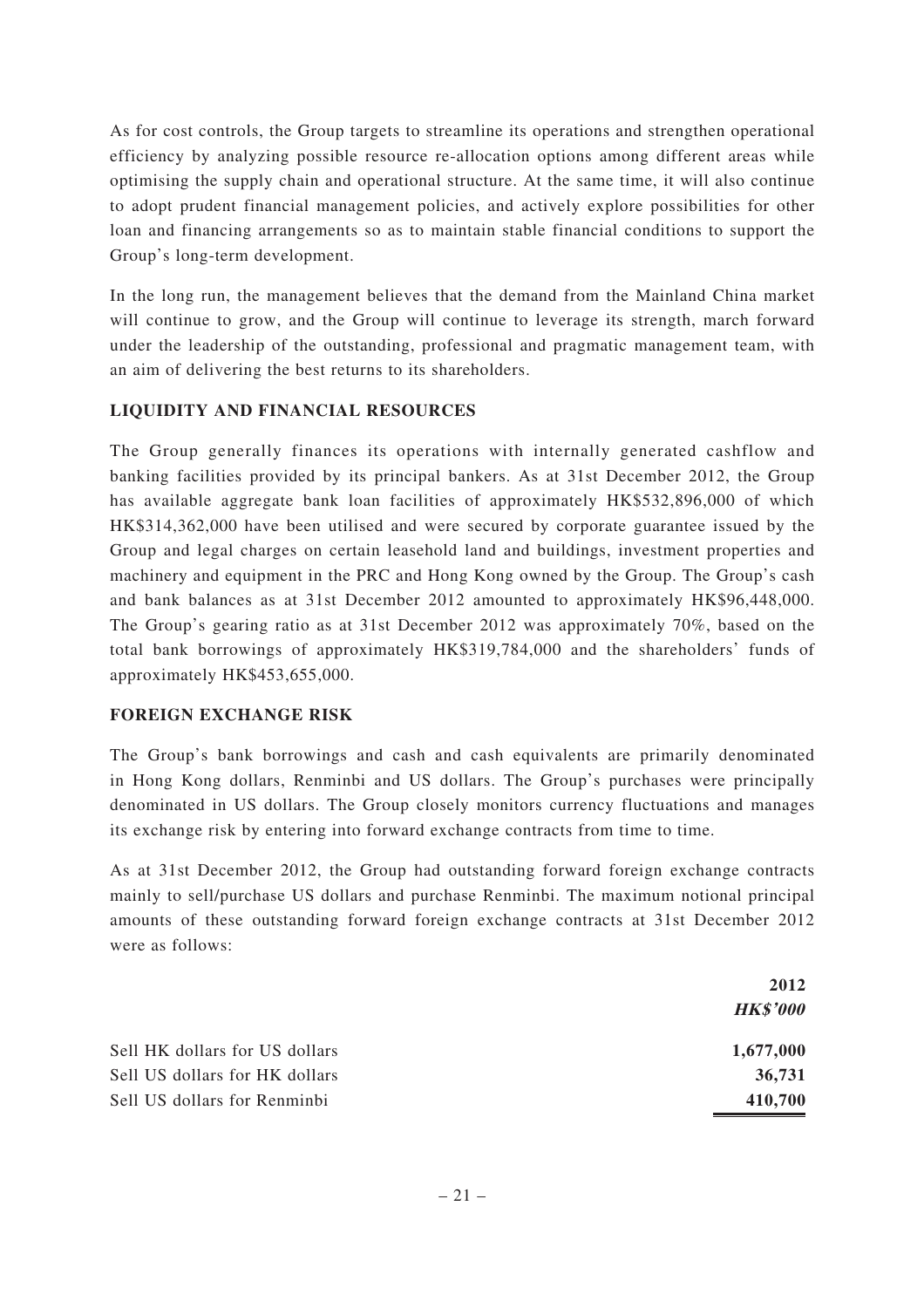### **EMPLOYEE INFORMATION**

As at 31st December 2012, the Group employed a total of approximately 692 full-time employees. The Group's emolument policies are formulated on the performance of individual employees and are reviewed annually. The Group has an incentive scheme which is geared to the profit of the Group and the performance of its employees, as an incentive to motivate its employees to increase their contribution to the Group. The Group also provides social and medical insurance coverage, and provident fund scheme (as the case may be) to its employees depending on the location of such employees.

# **PURCHASE, SALE AND REDEMPTION OF THE COMPANY'S LISTED SECURITIES**

The Company has not redeemed any of its shares during the period. Neither the Company nor any of its subsidiaries has purchased or sold any of the Company's listed securities during the period.

# **COMPLIANCE WITH THE MODEL CODE FOR SECURITIES TRANSACTIONS BY DIRECTORS**

The Company has adopted a code of conduct regarding Directors' securities transactions on terms no less exacting than the required standard set out in the Model Code for Securities Transactions by Directors of Listed Companies (the "Model Code") set out in Appendix 10 to the Rules Governing the Listing of Securities (the "Listing Rules") on The Stock Exchange of Hong Kong Limited (the "Stock Exchange"). Having made specific enquiry to all Directors of the Company, all Directors have confirmed that they had complied with the required standard set out in the Model Code and the Company's code of conduct regarding Directors' securities transactions during the period.

### **CORPORATE GOVERNANCE PRACTICE**

The Company is committed to the establishment of good corporate governance practices and procedures which serve as an important element of risk management throughout the growth and expansion of the Company. The Company emphasizes on maintaining and carrying out sound, solid and effective corporate governance principles and structures.

The Company has complied with all the applicable code provisions as set out in Corporate Governance Code and Corporate Governance Report to the Appendix 14 of the Listing Rules (the "CG Code") throughout the six months ended 31st December 2012, except for the deviation as mentioned below.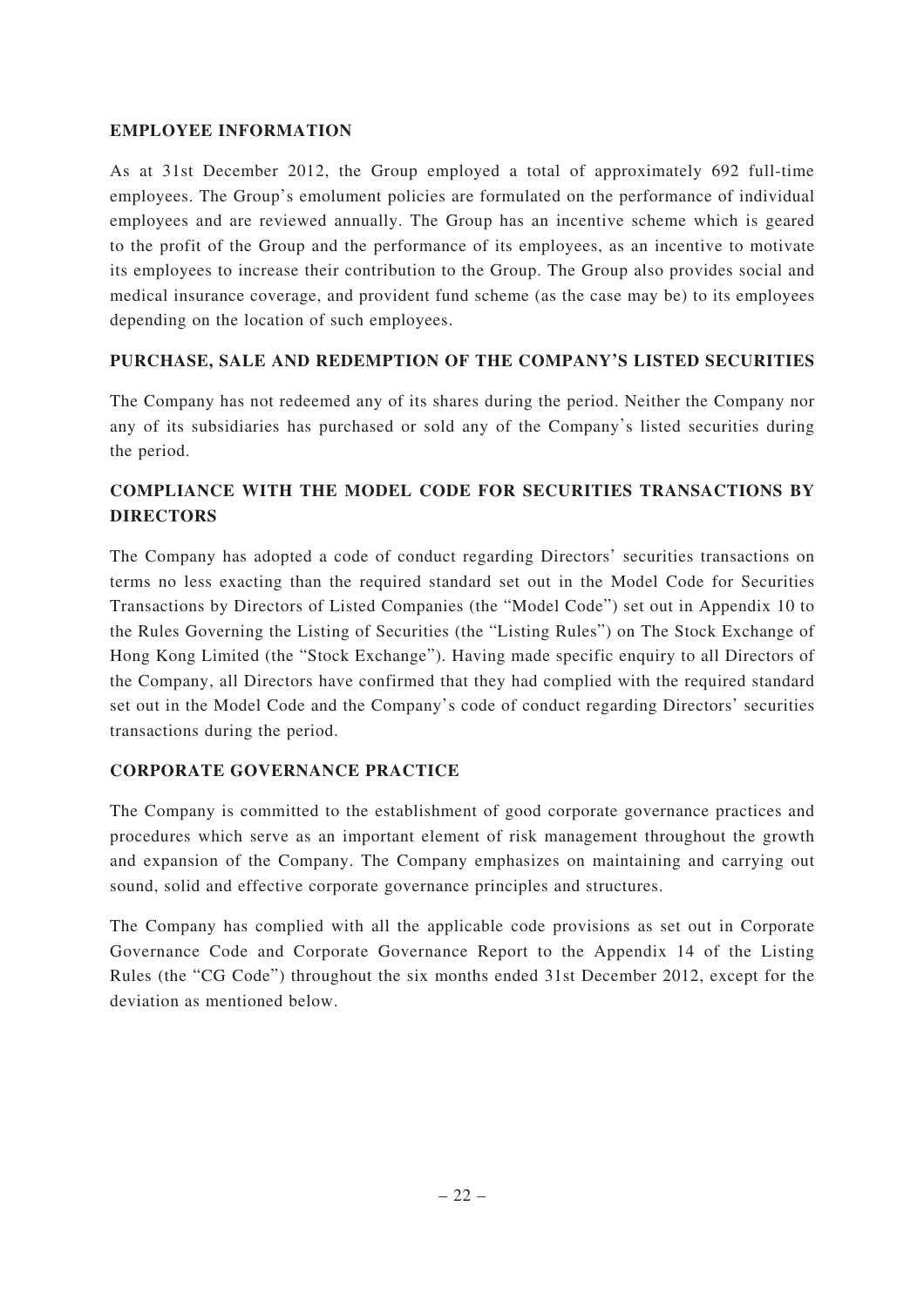According to the code provision A.2.1 of the CG Code, the roles of chairman and chief executive should be separate and should not be performed by the same individual. Up to the date of this interim report, the Board has not appointed any individual to be the chief executive. The roles of the chief executive have been performed collectively by all the executive directors, including the chairman, of the Company. The Board considers that this arrangement allows contributions from all executive directors with different expertise and is beneficial to the continuity of the Company's policies and strategies. Going forward, the Board will periodically review the effectiveness of this arrangement and considers appointing an individual to chief executive when it thinks appropriate.

For the purpose of further enhancing the internal control systems, the Company has engaged an external consultant to carry out an on-going project to conduct independent internal review and to evaluate major operations of the Group. The Board of Directors has reviewed the effectiveness of the system of internal control of the Company and its subsidiaries with no material issues noted.

### **NOMINATION COMMITTEE**

The Company has formulated written terms of reference for the nomination committee of the Company (the "Nomination Committee") in accordance with the requirements of the Stock Exchange. The Nomination Committee consists of all independent non-executive Directors, namely Mr HO Wai Chi, Paul, Mr CHAN Dit Lung and Mr CHING Yu Lung and an executive Director, Mr HUI Sai Chung.

The Nomination Committee is responsible for reviewing the structure, size and composition of the Board (including the skills, knowledge and experience) on a regular basis and make recommendations to the Board regarding any proposed changes; identifying individuals suitably qualified to become Board members and select or make recommendations to the Board on the selection of, individuals nominated for directorships; assessing the independence of independent non-executive Directors; and making recommendations to the Board on relevant matters relating to the appointment or re-appointment of Directors and succession planning for Directors. The Nomination Committee meets at least once a year to assess the structure, size and composition of the Board.

### **AUDIT COMMITTEE**

The Company has formulated written terms of reference for the audit committee of the Company (the "Audit Committee") in accordance with the requirements of the Stock Exchange. The Audit Committee consists of all independent non-executive Directors, namely Mr HO Wai Chi, Paul, Mr CHAN Dit Lung and Mr CHING Yu Lung.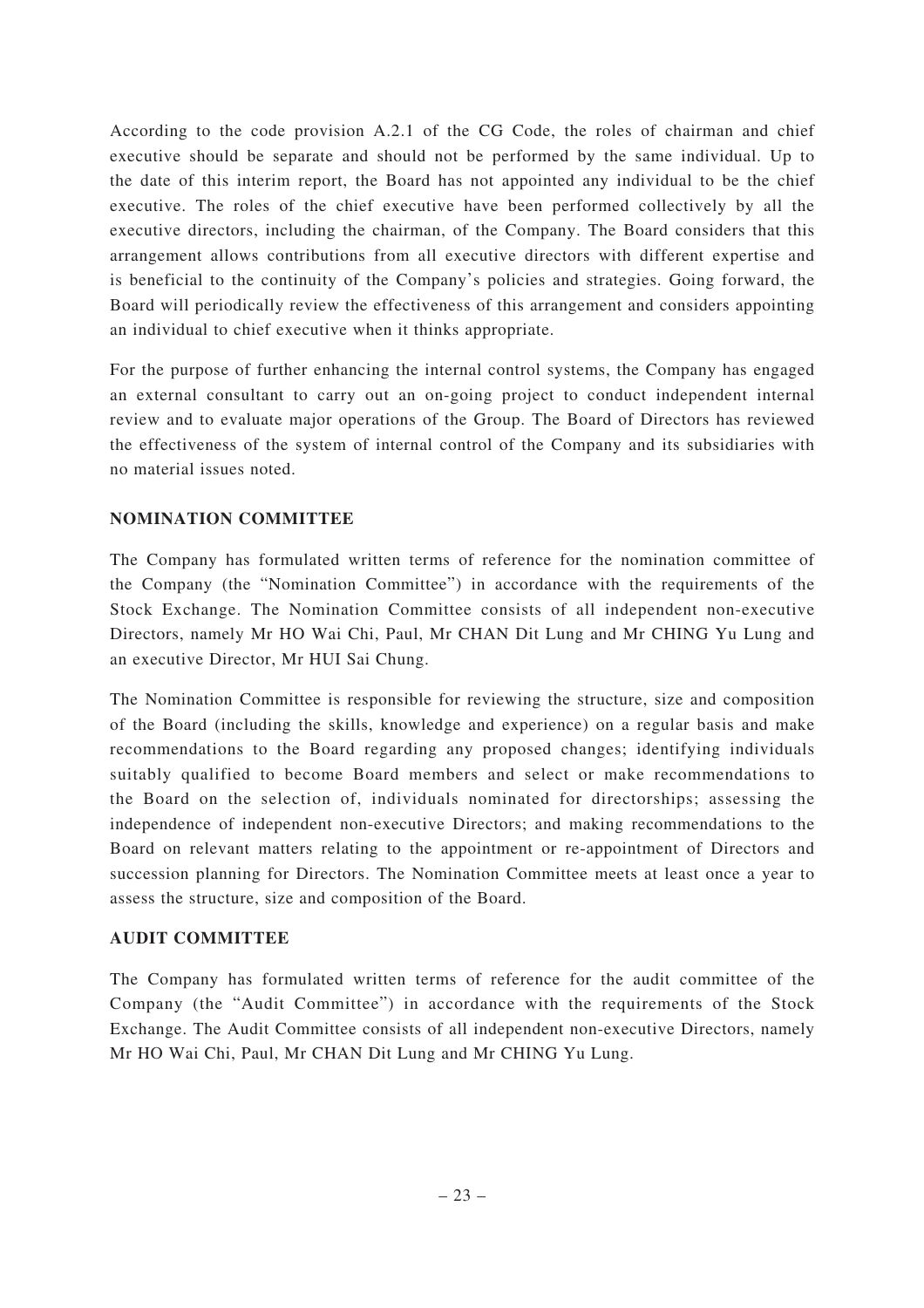The principal duties of the Audit Committee are to ensure the objectivity and credibility of financial reporting and internal control procedures as well as to maintain an appropriate relationship with the external auditor of the Company. The terms of reference of the Audit Committee are aligned with the recommendations set out in "A Guide for Effective Audit Committees" issued by the Hong Kong Institute of Certified Public Accountants and Listing Rules.

The Audit Committee has reviewed with management the accounting principles and practices adopted by the Group and discussed internal controls and financial reporting matters including a review of the unaudited condensed consolidated interim financial information for the six months ended 31st December 2012 with the Directors.

# **REMUNERATION COMMITTEE**

The Company has formulated written terms of reference for the remuneration committee of the Company (the "Remuneration Committee") in accordance with the requirements of the Stock Exchange. The remuneration committee consists of three independent non-executive Directors, namely Mr HO Wai Chi, Paul, Mr CHAN Dit Lung and Mr CHING Yu Lung and an executive Director, Mr HUI Sai Chung.

The Remuneration Committee is responsible for ensuring formal and transparent procedures for developing remuneration policies and making recommendations to the Board on the remuneration packages of the individual executive Director and senior management. This includes benefits in kind, pension rights and compensation payments, including any compensation payable for loss or termination of their office or appointment. It takes into consideration on factors such as salaries paid by comparable companies, time commitment and responsibilities of Directors and senior management. The Remuneration Committee meets at least once a year to assess the performance and review the annual salaries and bonus of the senior executives.